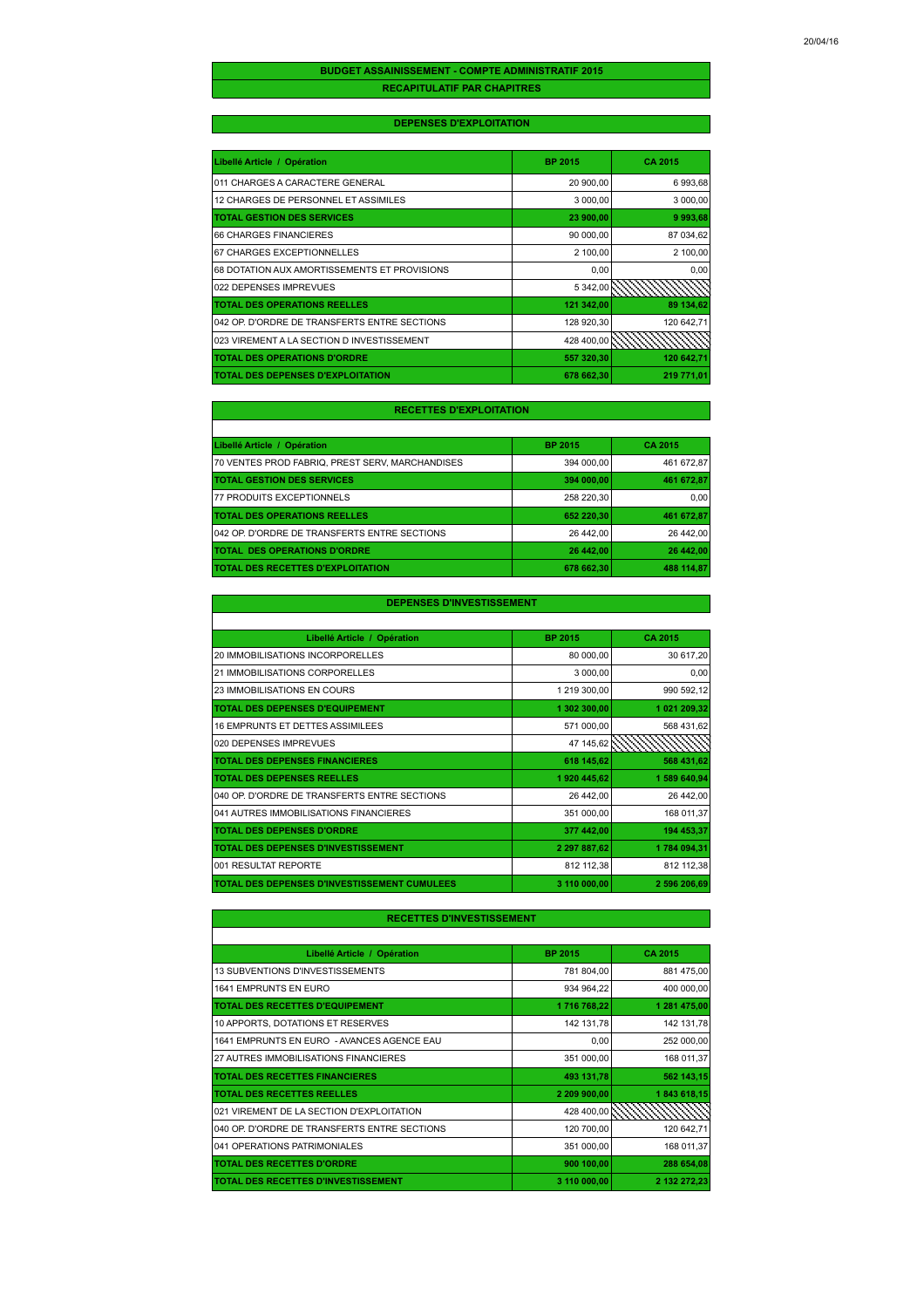| <b>Articles</b> | <b>Libellés</b>                                      | $BP + DM$<br>2015 | <b>Titres émis</b><br>2015 |
|-----------------|------------------------------------------------------|-------------------|----------------------------|
|                 | 13 SUBVENTIONS D'INVESTISSEMENT                      | 276 163,40        | 75 234,96                  |
| 1312            | SUBVENTIONS D'EQUIP. TRANSF. REGIONS                 | 0,00              | 0,00                       |
| 1313            | SUBVENTIONS D'EQUIPMT TRANSF.DEPARTEMENTS            | 0,00              | 8 440,00                   |
| 1318            | SUBVENTIONS D'EQUIPEMENT AUTRES                      | 998,40            | 0,00                       |
| 1321            | SUBVENTION ETAT ET ETABLISSEMENTS NOUVX              | 0,00              | 0,00                       |
| 1323            | SUBVENTIONS DU DEPARTEMENT                           | 14 462,00         | 6 826,00                   |
| 1328            | <b>AUTRES SUBVENTIONS D'EQUIPEMENT</b>               | 0,00              | 0,00                       |
| 1331            | DETR (NON TRANSFERABLE)                              | 0,00              | 0,00                       |
| 1331            | <b>DETR</b> restes à réaliser                        | 0,00              | 0,00                       |
| 1341            | DOTATION EQUIPEMENT TERRITOIRES RURAUX               | 20 000,00         | 0,00                       |
| 1342            | FONDS NON TRANSF : AMENDES DE POLICE                 | 3 000,00          | 0,00                       |
| 1388            | AUTRES SUBV INVESTT NON TRANSFERABLES                | 237 703,00        | 59 968,96                  |
| 1388            | AUTRES SUBV INVEST. NON TRANSF restes à réaliser     | 0,00              | 0,00                       |
|                 | <b>16 EMPRUNTS ET DETTES ASSIMILES</b>               | 200 000,00        | 0,00                       |
| 1641            | <b>EMPRUNT EN EUROS</b>                              | 200 000,00        | 0,00                       |
| 165             | DEPOTS ET CAUTIONNEMENTS RECUS                       | 0,00              | 0,00                       |
|                 | <b>23 IMOBILISATIONS EN COURS</b>                    | 0,00              | 4 699,59                   |
| 2315            | IMMOBILISATIONS EN COURS INSTALL. TECHNIQUES         | 0,00              | 4 699,59                   |
|                 | 10 DOTATIONS, FONDS DIVERS ET RESERVES               | 905 000,00        | 901 634,48                 |
| 10222           | <b>FCTVA</b>                                         | 105 000,00        | 101 020,83                 |
| 10223           | <b>TAXE LOCALE D'EQUIPEMENT</b>                      | 10 000,00         | 0,00                       |
| 10226           | <b>TAXE D'AMENAGEMENT</b>                            | 90 000,00         | 100 613,65                 |
| 1068            | <b>AUTOFINANCEMENT N-1</b>                           | 700 000,00        | 700 000,00                 |
|                 | <b>204 SUBVENTIONS D'EQUIPEMENT VERSEES</b>          | 0,00              | 0,00                       |
| 204132          | <b>BATIMENTS ET INSTALLATIONS</b>                    | 0,00              | 0,00                       |
|                 | 024 PRODUITS DE CESSIONS D'IMMOBILISATIONS           | 0,00              | 0,00                       |
|                 | <b>TOTAL RECETTES REELLES DE L'EXERCICE</b>          | 1 381 163,40      | 981 569,03                 |
|                 | 021 VIREMENT DE LA SECTION DE FONCTIONNEMENT         | 738 986,60        |                            |
|                 | 040 OP. D'ORDRE DE TRANSFERTS ENTRE SECTIONS         | 441 000,00        | 440 950,99                 |
| 192             | REALISATIONS POSTERIEURES AU 01.01.97                | 0,00              | 0,00                       |
|                 | <b>AMORTISSEMENTS</b>                                | 426 500,00        | 426 474,15                 |
| 4818            | CHARGES A REPARTIR/CHARGES A ETALER                  | 14 500,00         | 14 476,84                  |
|                 | <b>TOTAL RECETTES D'ORDRE DE L'EXERCICE</b>          | 1 179 986,60      | 440 950,99                 |
|                 | <b>TOTAL RECETTES D'INVESTISSEMENT DE L'EXERCICE</b> | 2 561 150,00      | 1 422 520,02               |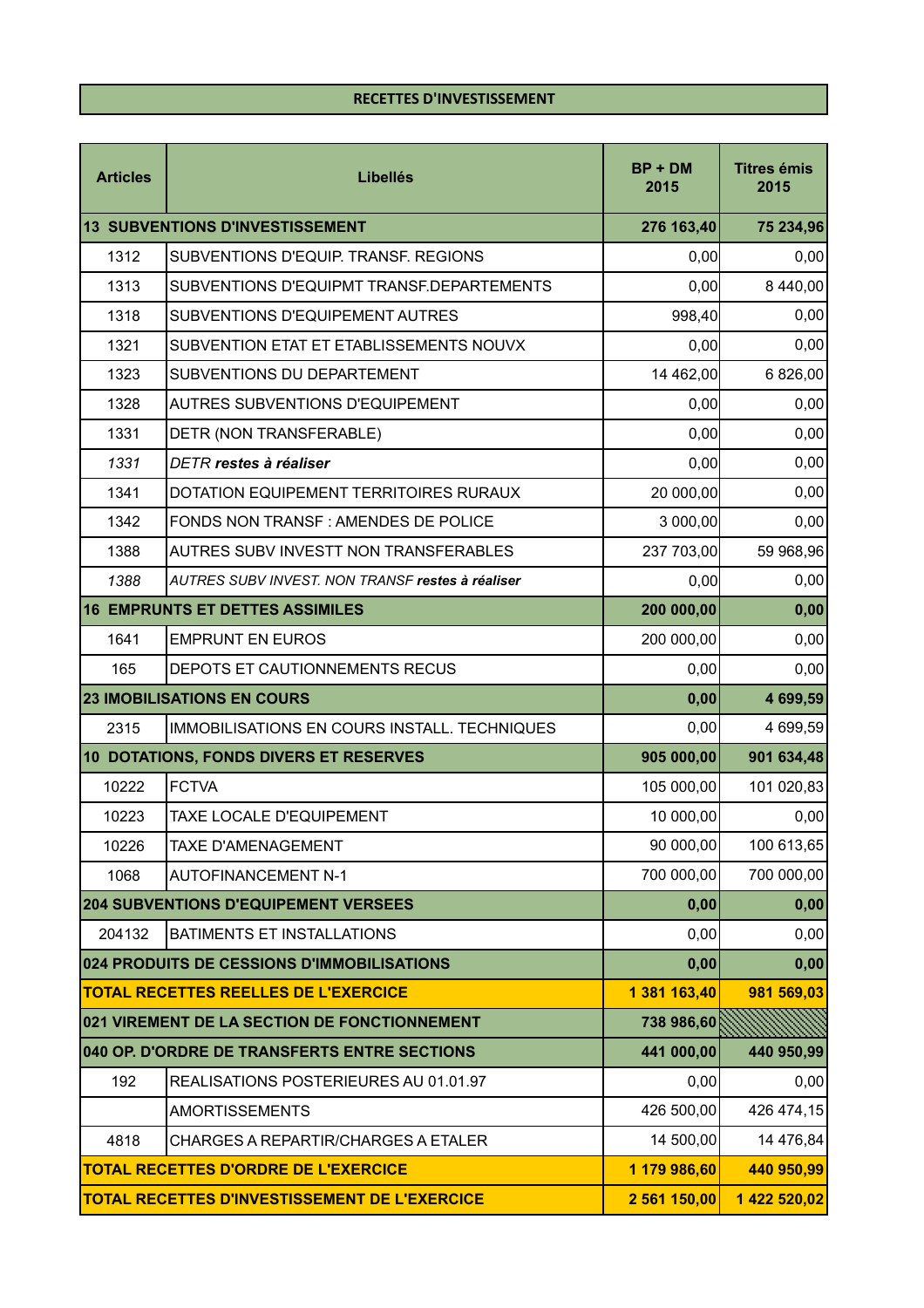## **DEPENSES D'INVESTISSEMENT**

| <b>Articles</b> | <b>Libellés</b>                             | <b>BP + DM 2015</b> | <b>CA 2015</b> |
|-----------------|---------------------------------------------|---------------------|----------------|
|                 | <b>20 IMMOBILISATIONS INCORPORELLES</b>     | 30 500,00           | 9 902,47       |
| 202             | <b>FRAIS D'ETUDES DOC. URBANISME</b>        | 10 000,00           | 0,00           |
| 2031            | <b>FRAIS ETUDES</b>                         | 15 000,00           | 8706,00        |
| 2031            | FRAIS ETUDES restes à réaliser              | 0,00                | 0,00           |
| 2033            | <b>FRAIS D'INSERTION</b>                    | 0,00                | 0,00           |
| 2051            | <b>CONCESSIONS ET DROITS SIMILIAIRES</b>    | 5 500,00            | 0,00           |
| 2088            | <b>AUTRES IMMO INCORPORELLES</b>            | 0,00                | 1 196,47       |
|                 | <b>204 SUBVENTIONS D'EQUIPEMENT VERSEES</b> | 98 215,00           | 0,00           |
| 204132          | <b>BATIMENTS ET INSTALLATIONS</b>           | 9 215,00            | 0,00           |
| 2041642         | <b>BATIMENTS ET INSTALLATIONS</b>           | 0,00                | 0,00           |
| 20415           | BATIMENTS ET INSTALLATIONS                  | 89 000,00           | 0,00           |
|                 | <b>21 IMMOBILISATIONS CORPORELLES</b>       | 685 323,00          | 348 593,66     |
| 21111           | <b>TERRAINS NUS</b>                         | 278 000,00          | 70 750,00      |
| 2115            | <b>TERRAINS BATIS</b>                       | 112 000,00          | 114 310,92     |
| 2128            | AUTRES AGENCEMENTS ET AMENAGEM              | 130 735,00          | 49 482,54      |
| 21316           | BATIMENTS PUBLICS - EQUIP. DE CIMETIERES    | 0,00                | 0,00           |
| 2135            | INSTALLATIONS GENERALES, AGENCEMENTS        | 31 000,00           | 8 122,80       |
| 21353           | <b>TRAVAUX SALLE DES FETES</b>              | 0,00                | 0,00           |
| 21354           | <b>TRAVAUX GROUPE SCOLAIRE</b>              | 0,00                | 0,00           |
| 213511          | TRAVAUX RESTAURANT SCOLAIRE                 | 0,00                | 0,00           |
| 213541          | TRAVAUX ECOLE ST MAUDET                     | 0,00                | 0,00           |
| 2152            | <b>INSTALLATIONS DE VOIRIE</b>              | 0,00                | 998,59         |
| 21531           | RESEAUX D'ADDUCTION D'EAU                   | 0,00                | 0,00           |
| 21538           | <b>AUTRES RESEAUX</b>                       | 0,00                | 1770,00        |
| 21571           | <b>MATERIEL ROULANT</b>                     | 0,00                | 0,00           |
| 21585           | MATERIEL, OUTILLAGE POUR ATELIERS           | 15 950,00           | 10 258,80      |
| 2161            | OEUVRES & OBJETS D'ART                      | 8 000,00            | 6 000,00       |
| 2168            | <b>AUTRES COLLECTIONS</b>                   | 2 600,00            | 3 3 3 1 , 8 0  |
| 2182            | MATERIEL DE TRANSPORT Restes à réaliser     | 0,00                | 0,00           |
| 2183            | MATERIEL BUREAU, INFORMAT., CONNECTIQUE     | 18 300,00           | 24 200,63      |
| 2184            | <b>MOBILIER</b>                             | 0,00                | 1 500,27       |
| 21840           | <b>MOBILIER MAIRIE</b>                      | 3 200,00            | 0,00           |
| 218401          | <b>MOBILIER LONGERE</b>                     | 1 500,00            | 0,00           |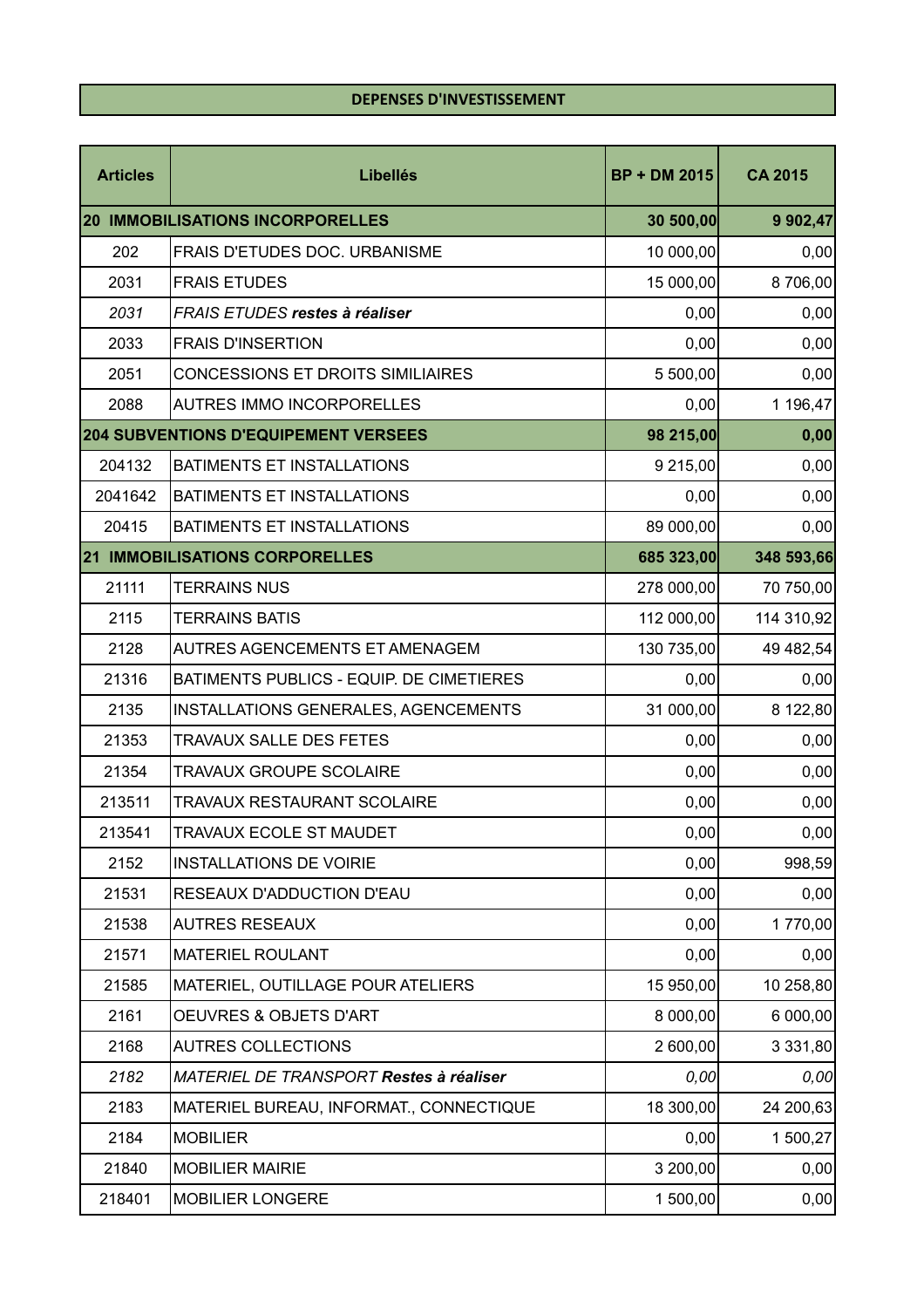| <b>Articles</b> | <b>Libellés</b>                                 | <b>BP + DM 2015</b> | <b>CA 2015</b> |
|-----------------|-------------------------------------------------|---------------------|----------------|
|                 |                                                 |                     |                |
| 218410          | <b>MOBILIER GARDERIE</b>                        | 0,00                | 0,00           |
| 218411          | MOBILIER MEDIATHEQUE                            | 2 000,00            | 795,32         |
| 21844           | <b>MOBILIER POUR ATELIERS+FETES</b>             | 8 400,00            | 4 963,32       |
| 21845           | MOBILIER POUR ESPACE JEUNES                     | 500,00              | 0,00           |
| 21846           | <b>MOBILIER ECOLES</b>                          | 16 481,00           | 8 104,97       |
| 21847           | <b>MOBILIER SALLE DE SPORTS</b>                 | 1790,00             | 1788,40        |
| 21848           | <b>MOBILIER RESTAURANT</b>                      | 0,00                | 0,00           |
| 21849           | <b>MOBILIER MMP</b>                             | 11 000,00           | 0,00           |
| 2188            | <b>AUTRES IMMO CORPORELLES</b>                  | 0,00                | 12 183,25      |
| 2188            | <b>AUTRES IMMO Parcours Tal Coat</b>            | 0,00                | 0,00           |
| 2188            | AUTRES IMMO CORPORELLES restes à réaliser       | 0,00                | 0,00           |
| 21880           | <b>MOBILIER URBAIN</b>                          | 26 000,00           | 11 900,17      |
| 21883           | <b>FONDS MEDIATHEQUE</b>                        | 0,00                | 0,00           |
| 21884           | <b>MATERIEL RESTO SAINT MAUDET</b>              | 1 000,00            | 0,00           |
| 21885           | <b>MATERIEL SPORTS</b>                          | 8 500,00            | 7 151,88       |
| 21887           | <b>MATERIEL RESTAURANT BOURG</b>                | 7 202,00            | 10 980,00      |
| 21888           | <b>MATERIEL SPORTS</b>                          | 1 165,00            | 0,00           |
|                 | <b>23 IMMOBILISATIONS EN COURS</b>              | 967 310,00          | 523 762,13     |
| 2313            | <b>IMMOBILISATIONS EN COURS</b>                 | 0,00                | 1935,28        |
| 2313            | IMMOBILISATIONS EN COURS - restes à réaliser    | 0,00                | 0,00           |
| 23131           | TRAVAUX A LA SALLE DES SPORTS restes à realiser | 48 340,00           | 6 180,00       |
| 231311          | TRAVAUX AU RESTAURANT MUNICIPAL                 | 5 000,00            | 16 513,70      |
| 231312          | TRAVAUX BATIMENTS STADE FOOT                    | 0,00                | 0,00           |
| 231314          | TRAVAUX A L'EGLISE ET SUR CHAPELLES             | 0,00                | 3 499,20       |
| 231315          | TRAVAUX AUX ATELIERS MUNICIPAUX                 | 0,00                | 0,00           |
| 231321          | <b>CONSTRUCTION MEDIATHEQUE</b>                 | 3 055,00            | 1 020,00       |
| 231322          | <b>TRAVAUX CRECHE</b>                           | 0,00                | 0,00           |
| 231324          | TRAVAUX ESPACE MUSIQUES ET DANSES               | 15 000,00           | 6713,70        |
| 231324          | TRAVAUX ESPACE MUSIQUES ET DANSES restes a      | 0,00                | 0,00           |
| 23134           | TRAVAUX ECOLE GROUPE SCOLAIRE                   | 50 025,00           | 31 962,02      |
| 231341          | TRAVAUX ECOLE SAINT MAUDET                      | 25 610,00           | 10 006,49      |
| 23136           | <b>TRAVAUX MAIRIE</b>                           | 10 000,00           | 10 035,54      |
| 23137           | TRAVAUX A LA MAISON DES ASSOCIATIONS            | 39 000,00           | 1 173,60       |
| 23138           | <b>TRAVAUX SANITAIRES PUBLICS</b>               | 0,00                | 0,00           |
| 2315            | IMMOBILISATIONS EN COURS INSTALL. TECH.         | 510 000,00          | 125 825,22     |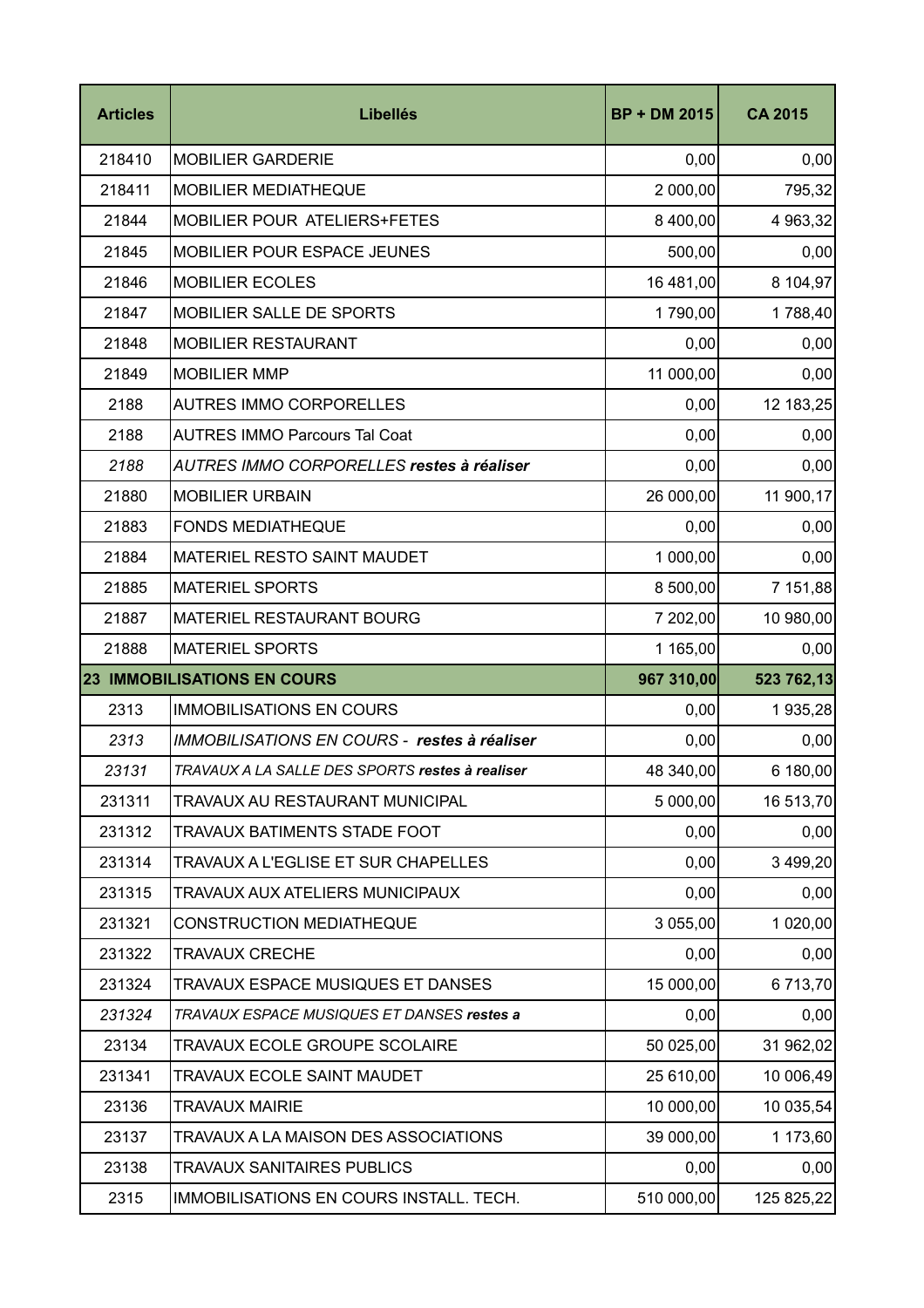| <b>Articles</b> | <b>Libellés</b>                                      | <b>BP + DM 2015</b> | <b>CA 2015</b> |
|-----------------|------------------------------------------------------|---------------------|----------------|
| 23151           | <b>IMMOBILISATIONS EN COURS restes à réaliser</b>    | 0,00                | 0,00           |
| 23151           | <b>TRAVAUX VOIRIE ZONE ARTISANALE</b>                | 0,00                | 0,00           |
| 23152           | MISE EN SOUTERRAIN DES RESEAUX                       | 36 280,00           | 32 004,76      |
| 231512          | AMENAGEMENT CENTRE BOURG                             | 60 000,00           | 111 235,07     |
| 231512          | AMENAGEMENT CENTRE BOURG Restes à réaliser           | 0,00                | 0,00           |
| 23184           | AMENAGEMENT SENTIERS & CHEMINS                       | 0,00                | 657,55         |
| 23185           | <b>TRAVAUX CIMETIERE</b>                             | 0,00                | 0,00           |
| 10223           | <b>REMBOURSEMENT TLE</b>                             | 165 000,00          | 165 000,00     |
|                 | <b>TOTAL OPERATIONS D EQUIPEMENT</b>                 | 1781348,00          | 882 258,26     |
|                 | <b>16 EMPRUNTS ET DETTES ASSIMILES</b>               | 450 000,00          | 445 062,39     |
| 1641            | <b>EMPRUNT EN EUROS</b>                              | 450 000,00          | 445 062,39     |
|                 | 020 DEPENSES IMPREVUES                               | 92 419,13           |                |
|                 | <b>TOTAL DEPENSES REELLES DE L'EXERCICE</b>          | 2 323 767,13        | 1 327 320,65   |
|                 | 040 OP. D'ORDRE DE TRANSFERTS ENTRE SECTIONS         | 87 940,00           | 84 647,64      |
|                 | 041 OPERATIONS PATRIMONIALES                         | 0,00                | 3 264,50       |
|                 | <b>TOTAL DEPENSES D'ORDRE DE L'EXERCICE</b>          | 87 940,00           | 87 912,14      |
|                 | <b>TOTAL DEPENSES D'INVESTISSEMENT DE L'EXERCICE</b> | 2 411 707,13        | 1 415 232,79   |
|                 | D 001 Solde d'exécution négatif reporté de N-1       | 149 442,87          |                |
| <b>TOTAL</b>    |                                                      | 2 561 150,00        | 1 415 232,79   |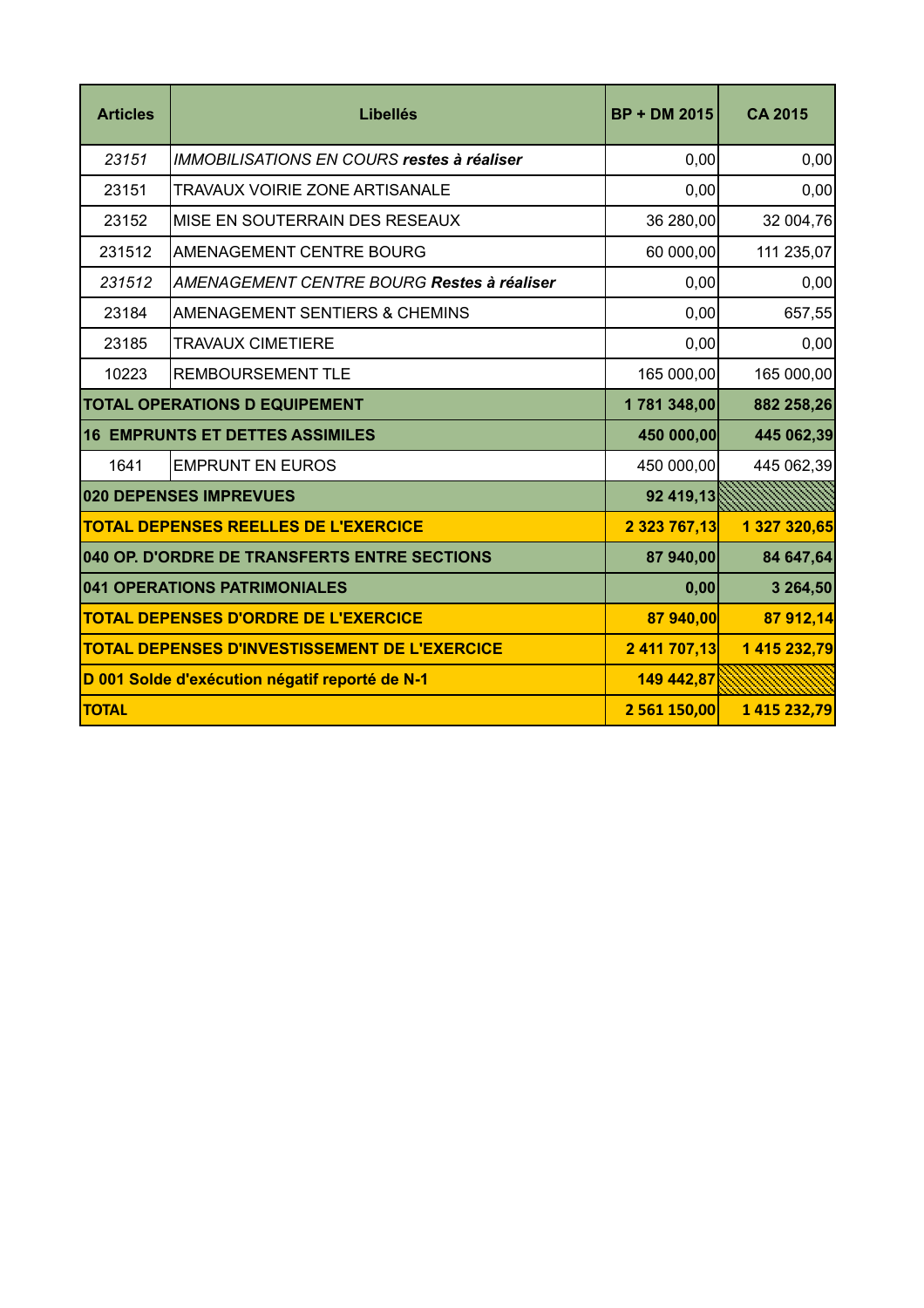## **RECETTES DE FONCTIONNEMENT**

| <b>Articles</b> | <b>Libellés</b>                                    | <b>BP + DM 2015</b> | <b>Titres émis</b><br>2015 |
|-----------------|----------------------------------------------------|---------------------|----------------------------|
|                 | 013 ATTENUATION DE CHARGES                         | 235 274,00          | 269 006,77                 |
| 6419            | REMBOURSEMENT SUR REMUNERATION DU PERSONNEL        | 235 274,00          | 267 462,77                 |
| 6459            | REMBOURSEMENT SUR CHARGES DE SECU & PREVOYANCE     | 0,00                | 1 544,00                   |
|                 | 70 VENTES DE PRODUITS, PRESTATIONS DE SERVICES     | 283 700,00          | 289 606,34                 |
| 7022            | <b>COUPE DE BOIS</b>                               | 1 400,00            | 2 100,00                   |
| 70311           | <b>CONCESSIONS CIMETIERE</b>                       | 4 000,00            | 4 989,00                   |
| 70312           | <b>REDEVANCES FUNERAIRES</b>                       | 700,00              | 460,18                     |
| 70323           | REDEVANCE OCCUPATION DOMAINE PUBLIC COMMUNAL       | 7 850,00            | 7 836,00                   |
| 7062            | REDEVANCE & DROITS A CARACTERE CULTUREL            | 55 000,00           | 59 211,24                  |
| 70631           | REDEVANCES & DROITS A CARACTERE SPORTIF            | 10 000,00           | 10 472,00                  |
| 70632           | REDEVANCES & DROITS A CARACTERE LOISIRS            | 10 000,00           | 12 982,72                  |
| 7067            | REDEVANCES & DROITS DES SERVICES PERI SCOLAIRES    | 153 000,00          | 152 090,77                 |
| 70688           | AUTRES PRESTATIONS DE SERVICE                      | 1 000,00            | 786,00                     |
| 7083            | LOCATIONS DIVERSES (AUTRES QU'IMMEUBLES)           | 6 000,00            | 6756,00                    |
| 70841           | PERSONNEL FACTURE AUX BUDGETS ANNEXES              | 0,00                | 0,00                       |
| 70873           | REMBOURSEMENT DE FRAIS PAR LES CCAS                | 250,00              | 278,75                     |
| 70878           | REMBOURSEMENT FRAIS PAR AUTRES REDEVABLE           | 14 500,00           | 10 217,80                  |
| 7088            | <b>AUTRES PRODUITS D'ACTIVITES ANNEXES</b>         | 20 000,00           | 21 425,88                  |
|                 | <b>73 IMPOTS ET TAXES</b>                          | 3 514 680,00        | 3 658 421,57               |
| 73111           | <b>CONTRIBUTIONS DIRECTES</b>                      | 2 992 000,00        | 3 062 507,00               |
| 7321            | ATTRIBUTION DE COMPENSATION                        | 308 680,00          | 308 680,00                 |
| 7322            | DOTATION DE SOLIDARITE COMMUNAUTAIRE               | 149 000,00          | 149 960,00                 |
| 7325            | FONDS PEREQUATION RECETTES INTERCOMM ET COMMUNALES | 0,00                | 67 550,00                  |
| 7336            | <b>DROITS DE PLACE</b>                             | 13 000,00           | 10 596,95                  |
| 73681           | TAXE SUR LES EMPLACEMENTS PUBLICITAIRES            | 3 000,00            | 5 555,38                   |
| 7381            | TAXE ADDITIONNELLE AUX DROITS MUTATION             | 49 000,00           | 53 572,24                  |
|                 | 74 DOTATIONS, SUBVENTIONS, PARTICIPATIONS          | 1 040 475,28        | 1 051 597,44               |
| 7411            | <b>DGF - DOTATION FORFAITAIRE</b>                  | 763 000,00          | 625 059,00                 |
| 74121           | DOTATION DE SOLIDARITE RURALE - 1ERE FRACTION      | 0,00                | 54 866,00                  |
| 74127           | DOTATION NATIONALE DE PEREQUATION                  | 0,00                | 81 367,00                  |
| 74718           | AUTRES PARTICIPATIONS DE L'ETAT                    | 18 475,28           | 16 057,32                  |
| 7472            | SUBVENTIONS & PARTICIPATIONS REGIONS               | 0,00                | 1 500,00                   |
| 7473            | SUBVENTIONS & PARTICIPATIONS DEPARTEMENTS          | 7 500,00            | 8 501,50                   |
| 7477            | PARTICIPATIONS BUDGET COMMUNAUTAIRE                | 0,00                | 5 308,00                   |
| 7478            | PARTICIPATIONS AUTRES ORGANISMES                   | 147 500,00          | 156 125,62                 |
| 748314          | DOTATION UNIQUE COMPENSATION SPECIFIQUE TP         | 2 000,00            | 1 233,00                   |
| 74834           | COMPENSATION TITRE EXONERATIONS FONCIERE           | 102 000,00          | 18 708,00                  |
| 74835           | COMPENSAT EXONERATION TAXE HABITATION              | 0                   | 82 872,00                  |
|                 | 75 AUTRES PRODUITS DE GESTION COURANTE             | 25 600,00           | 24 629,48                  |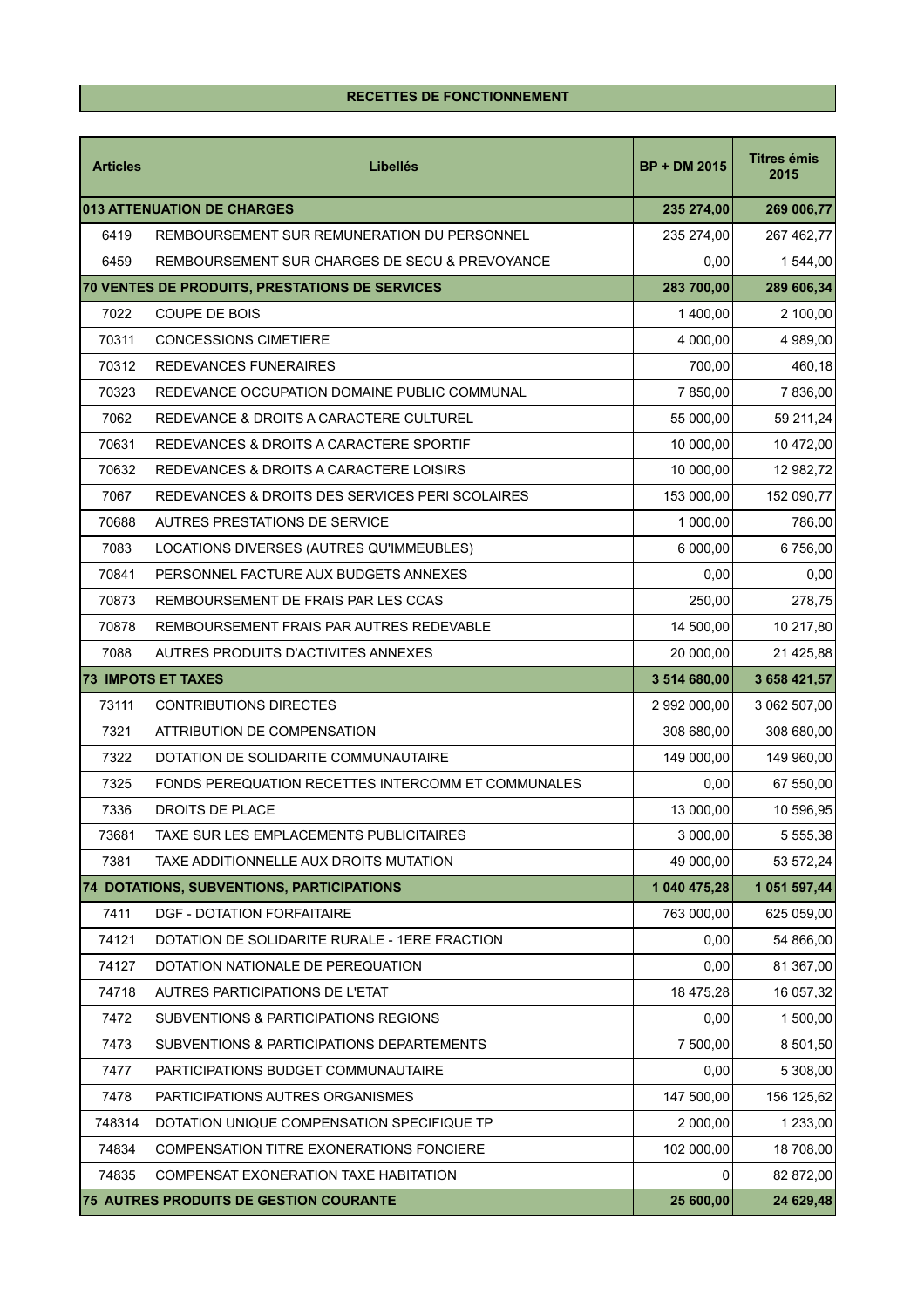| 752  | <b>REVENUS DES IMMEUBLES</b>                              | 25 600,00    | 24 629,48    |
|------|-----------------------------------------------------------|--------------|--------------|
| 758  | PRODUITS DIVERS DE GESTION COURANTE                       | 0,00         | 0,00         |
|      | <b>76 PRODUITS FINANCIERS</b>                             | 0,00         | 19,60        |
|      | 761 PRODUITS FINANCIERS DE PARTICIPATION                  | 0,00         | 19,60        |
|      | <b>77 PRODUITS EXCEPTIONNELS</b>                          | 5000,00      | 11 714,42    |
| 7718 | <b>AUTRES PRODUITS EXCEPTIONNELS</b>                      | 0,00         | 0,00         |
| 773  | MANDATS ANNULES OU ATTEINTS PAR DECHEANCE                 | 0,00         | 156,00       |
| 775  | PRODUIT DES CESSIONS D'IMMOBILISATIONS                    | 0,00         | 0,00         |
| 778  | AUTRES PRODUITS EXCEPTIONNELS                             | 0.00         | 50,00        |
| 7788 | <b>PRODUITS EXCEPTIONNELS</b>                             | 5 000,00     | 11 508,42    |
|      | <b>TOTAL DES OPERATIONS REELLES</b>                       | 5 104 729,28 | 5 304 995,62 |
|      | 042 OPERATIONS D'ORDRE DE TRANSFERTS ENTRE SECTIONS       | 87 940,00    | 87 912,14    |
| 722  | PD IMMO CORPO                                             | 70 140,00    | 70 133,14    |
| 777  | QUOTE-PART SUBVENTIONS INVEST. TRANS. RESULT EXERCICE     | 17 800,00    | 17 779,00    |
|      | <b>TOTAL DES OPERATIONS D'ORDRE</b>                       | 87 940,00    | 87 912,14    |
|      | <b>TOTAL RECETTES DE FONCTIONNEMENT (REELLES + ORDRE)</b> | 5 192 669,28 | 5 392 907,76 |
|      | 002 Excédent de fonctionnement reporté de N-1             | 393 393,72   |              |
|      | <b>TOTAL RECETTES DE FONCTIONNEMENT</b>                   | 5 586 063.00 | 5 392 907,76 |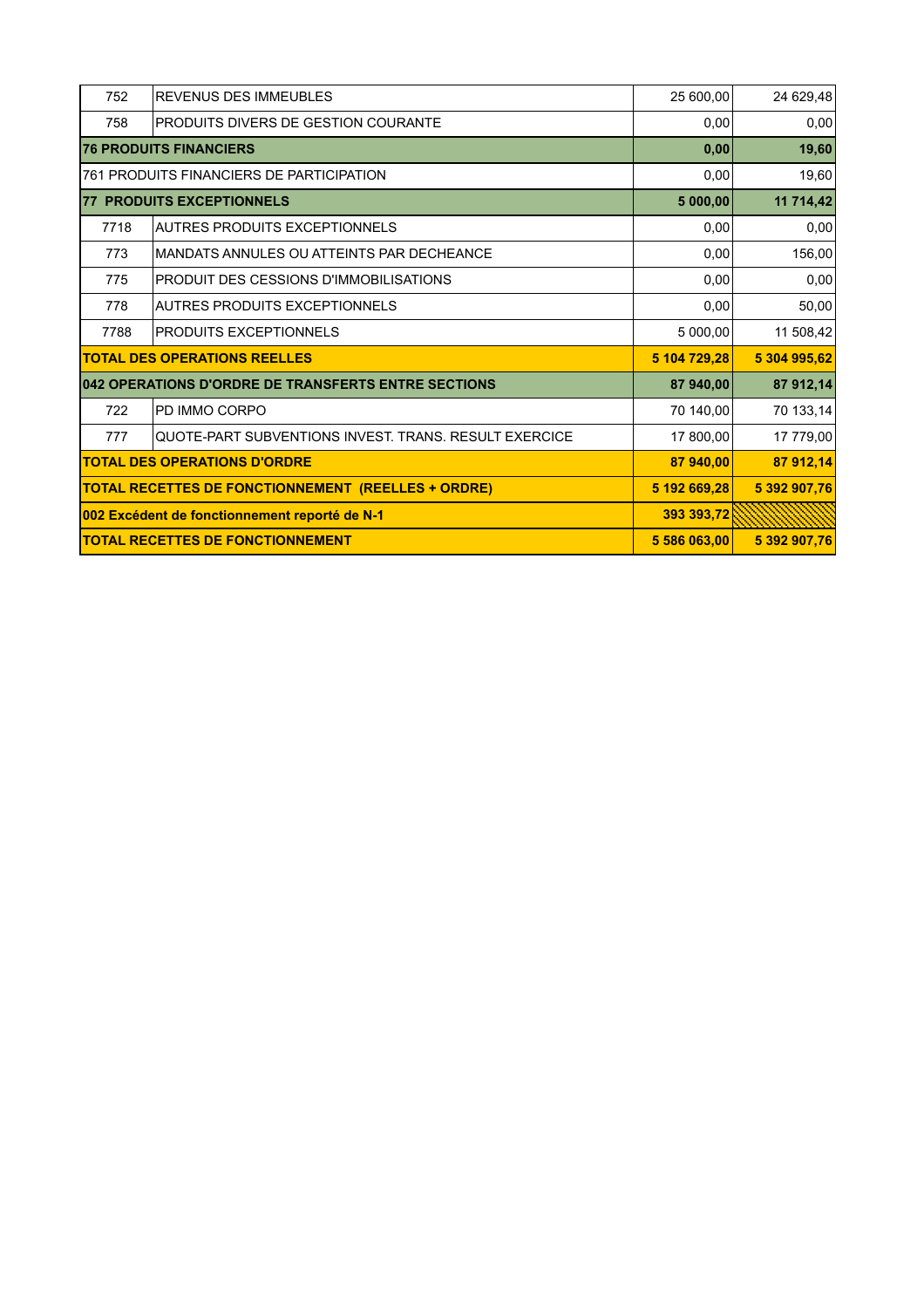## 20/04/1612:27

# **DEPENSES DE FONCTIONNEMENT**

| <b>Articles</b> | <b>Libellés</b>                                 | $BP + DM$<br>2015 | <b>CA 2015</b> |
|-----------------|-------------------------------------------------|-------------------|----------------|
|                 | 011 CHARGES A CARACTERE GENERAL                 | 1 356 576,00      | 1 188 107,19   |
| 6042            | <b>ACHATS DE PRESTATIONS DE SERVICE</b>         | 193 776,00        | 160 892,80     |
| 60611           | EAU ET ASSAINISSEMENT                           | 24 000,00         | 22 178,17      |
| 60612           | <b>ENERGIE - ELECTRICITE</b>                    | 142 000,00        | 144 104,03     |
| 60621           | <b>COMBUSTIBLES</b>                             | 60 000,00         | 36 103,72      |
| 60622           | <b>CARBURANTS</b>                               | 33 000,00         | 27 793,04      |
| 60623           | <b>ALIMENTATION</b>                             | 14 000,00         | 11 321,38      |
| 60624           | <b>PRODUITS DE TRAITEMENT</b>                   | 2 000,00          | 693,28         |
| 60628           | <b>AUTRES FOURNITURES NON STOCKEES</b>          | 90 000,00         | 91 718,73      |
| 60631           | <b>FOURNITURES D'ENTRETIEN</b>                  | 11 000,00         | 11 582,69      |
| 60632           | FOURNITURES DE PETIT EQUIPEMENT                 | 25 500,00         | 17 690,34      |
| 60633           | <b>FOURNITURES DE VOIRIE</b>                    | 11 000,00         | 10 446,63      |
| 60636           | <b>FOURNITURES DE VETEMENTS</b>                 | 7 500,00          | 5 003,73       |
| 6064            | <b>FOURNITURES ADMINISTRATIVES</b>              | 18 000,00         | 13 143,34      |
| 6065            | LIVRES, DISQUES, CASSETTES                      | 27 000,00         | 26 218,83      |
| 6067            | <b>FOURNITURES SCOLAIRES</b>                    | 15 000,00         | 15 993,22      |
| 6068            | <b>AUTRES MATIERES ET FOURNITURES</b>           | 16 000,00         | 15 125,36      |
| 611             | CONTRATS DE PRESTATIONS DE SERVICES             | 32 000,00         | 29 774,70      |
| 6132            | LOCATIONS IMMOBILIERES                          | 4 500,00          | 3 937,56       |
| 6135            | <b>LOCATIONS MOBILIERES</b>                     | 31 000,00         | 31 913,95      |
| 614             | CHARGES LOCATIVES ET DE COPROPRIETE             | 1 000,00          | 690,78         |
| 61521           | <b>ENTRETIEN DE TERRAINS</b>                    | 12 000,00         | 9 149,87       |
| 615221          | <b>ENTRETIEN DE BATIMENTS</b>                   | 27 000,00         | 26 409,12      |
| 615231          | ENTRETIEN DE VOIES ET RESEAUX                   | 75 000,00         | 56 695,97      |
| 61551           | ENTRETIEN ET REPARATION MATERIEL ROULANT        | 30 000,00         | 26 601,08      |
| 61558           | ENTRETIEN ET REPARATIONS AUTRES BIENS MOBILIERS | 18 000,00         | 18 554,76      |
| 6156            | <b>MAINTENANCE</b>                              | 68 000,00         | 66 107,88      |
| 6161            | PRIMES D'ASSURANCES                             | 25 000,00         | 23 188,00      |
| 6182            | DOCUMENTATION GENERALE ET TECHNIQUE             | 7 000,00          | 6 150,37       |
| 6184            | VERSEMENTS A DES ORGANISMES DE FORMATION        | 9 000,00          | 4 396,86       |
| 6188            | <b>AUTRES FRAIS DIVERS</b>                      | 7 500,00          | 5 503,07       |
| 6225            | INDEMNITES AU COMPTABLE ET AUX REGISSEURS       | 800,00            | 867,17         |
| 6226            | HONORAIRES dont AUDIT                           | 20 000,00         | 17 357,74      |
| 6227            | FRAIS D'ACTES-CONTENTIEUX (avocat)              | 30 000,00         | 27 781,30      |
| 6228            | REMUNERATIONS D'INTERMEDIAIRES ET HONORAIRES    | 10 000,00         | 5 521,60       |
| 6231            | ANNONCES ET INSERTIONS                          | 5 000,00          | 2 190,67       |
| 6232            | FETES ET CEREMONIES                             | 22 000,00         | 21 884,48      |
| 62321           | <b>ACTIONS CULTURELLES</b>                      | 70 500,00         | 70 793,89      |
| 6236            | CATALOGUES ET IMPRIMES                          | 10 000,00         | 4 365,64       |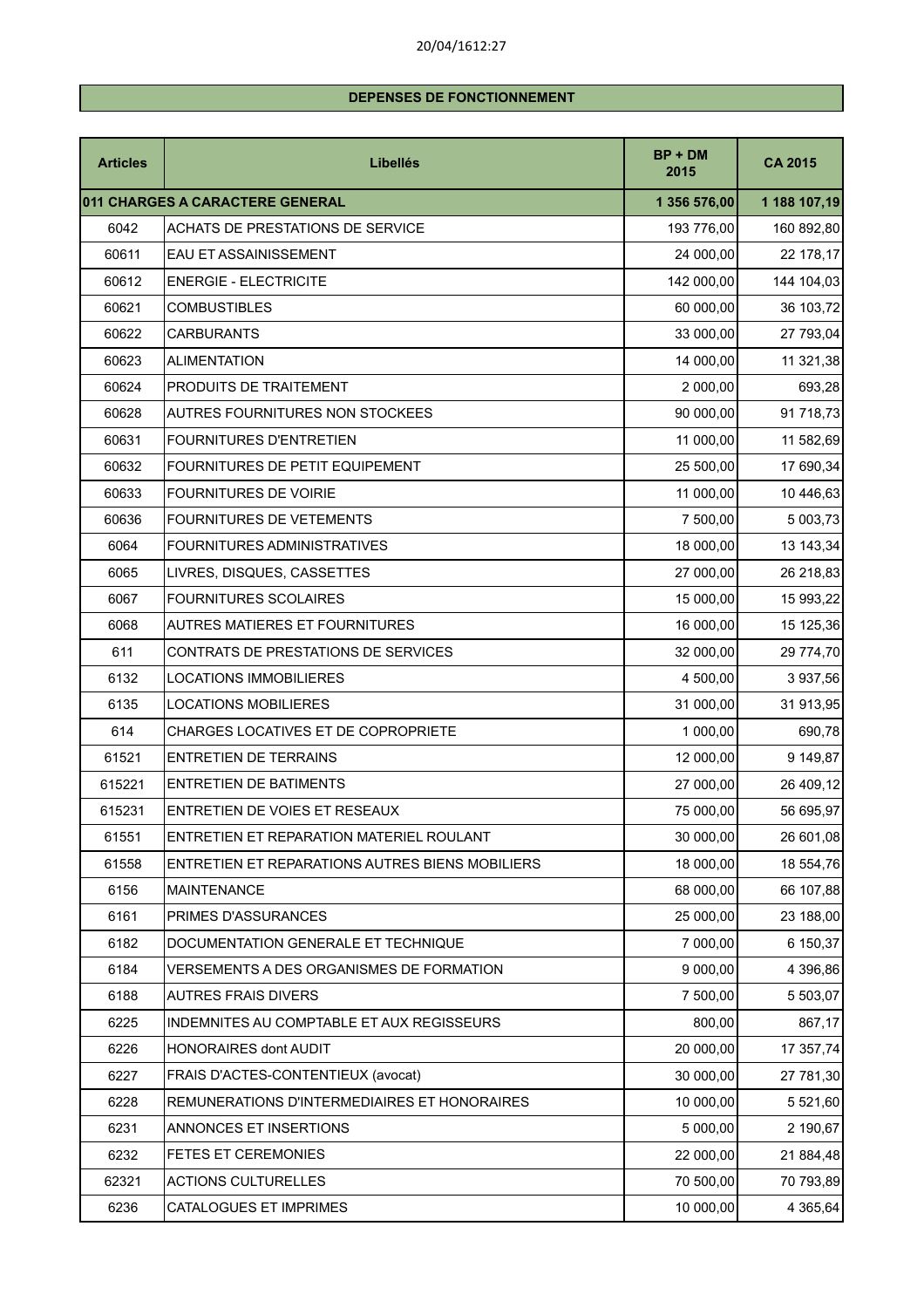| <b>Articles</b> | <b>Libellés</b>                                   | $BP + DM$<br>2015 | <b>CA 2015</b> |
|-----------------|---------------------------------------------------|-------------------|----------------|
| 6237            | PUBLICATIONS / BULLETIN MUNICIPAL                 | 10 000,00         | 5 945,50       |
| 6238            | FRAIS DIVERS PUBLICITE, RELATIONS PUBLIQUES       | 35 000,00         | 23 104,86      |
| 6241            | <b>TRANSPORTS DE BIENS</b>                        | 700,00            | 0,00           |
| 6247            | <b>TRANSPORTS COLLECTIFS</b>                      | 21 000,00         | 13 424,03      |
| 6251            | <b>VOYAGES ET DEPLACEMENTS</b>                    | 4 000,00          | 3 4 3 5 , 6 1  |
| 6256            | <b>MISSIONS</b>                                   | 3 000,00          | 1 092,22       |
| 6261            | <b>FRAIS D'AFFRANCHISSEMENT</b>                   | 15 000,00         | 14 011,82      |
| 6262            | FRAIS DE TELECOMMUNICATION                        | 30 000,00         | 27 851,26      |
| 627             | SERVICES BANCAIRES ET ASSIMILES                   | 800,00            | 506,14         |
| 6281            | CONCOURS DIVERS (COTISATIONS)                     | 11 000,00         | 10 969,37      |
| 6282            | <b>FRAIS DE GARDIENNAGE</b>                       | 500,00            | 521,91         |
| 6284            | REDEVANCE POUR SERVICES RENDUS                    | 6 000,00          | 5 656,48       |
| 6288            | <b>AUTRES FRAIS DIVERS</b>                        | 6 500,00          | 3 822,26       |
| 63512           | <b>TAXES FONCIERES</b>                            | 3 000,00          | 3 3 3 1 , 0 0  |
| 6355            | TAXES ET IMPOTS SUR LES VEHICULES                 | 500,00            | 0,00           |
| 637             | AUTRES IMPOTS, TAXES ET VERSEMENTS ASSIMILES      | 4 500,00          | 4 588,98       |
|                 | 012 CHARGES DE PERSONNEL                          | 2 404 500,00      | 2 307 529,83   |
| 6218            | AUTRE PERSONNEL EXTERIEUR AU SERVICE (CDG)        | 10 000,00         | 12 711,80      |
| 6331            | IMPÔTS - VERSEMENTS DE TRANSPORT                  | 11 200,00         | 10 853,00      |
| 6336            | COTISATIONS AU CENTRE NAT. ET CENTRE GESTION FPT  | 33 000,00         | 27 977,28      |
| 64111           | PERSONNEL TITULAIRE - REMUNERATION PRINCIPALE     | 1 124 500,00      | 1 097 961,43   |
| 64112           | NBI, SUPPLEMENT FAMILIAL                          | 27 000,00         | 27 413,35      |
| 64118           | PERSONNEL TITULAIRE - AUTRES INDEMNITES           | 168 000,00        | 171 801,96     |
| 64131           | PERSONNEL NON TITULAIRE - REMUNERATION PRINCIPALE | 236 000,00        | 207 340,97     |
| 64138           | PERSONNEL NON TITULAIRE - AUTRES INDEMNITES       | 20 000,00         | 12 724,27      |
| 64168           | <b>AUTRES EMPLOIS D'INSERTION</b>                 | 51 000,00         | 51 337,45      |
| 6417            | REMUNERATIONS DES APPRENTIS                       | 0,00              | 0,00           |
| 6451            | COTISATIONS A L'URSSAF                            | 289 000,00        | 268 570,13     |
| 6453            | COTISATIONS AUX CAISSES DE RETRAITE               | 350 000,00        | 343 013,11     |
| 6454            | <b>COTISATIONS AUX ASSEDIC</b>                    | 20 000,00         | 18 046,00      |
| 6455            | COTISATIONS-CAPITAL DECES TITULAIRE               | 45 800,00         | 37 160,60      |
| 6474            | <b>VERSEMENTS AUX AUTRES OEUVRES SOCIALES</b>     | 13 000,00         | 14 419,62      |
| 6475            | MEDECINE DU TRAVAIL - PHARMACIE                   | 6 000,00          | 6 198,86       |
|                 | 65 AUTRES CHARGES DE GESTION COURANTE             | 472 460,00        | 470 205,63     |
| 6531            | INDEMNITES MAIRES ET ADJOINTS                     | 108 000,00        | 105 379,30     |
| 6532            | FRAIS MISSION MAIRE, ADJOINTS & CONSEILLERS       | 500,00            | 0,00           |
| 6533            | COTISATIONS RETRAITE MAIRE ET ADJOINTS            | 6 000,00          | 5 609,33       |
| 6534            | COTIS SECU (PART PATRON) MAIRES & ADJOINTS        | 11 000,00         | 13 168,00      |
| 6536            | FRAIS DE REPRESENTATION DU MAIRE                  | 500,00            | 0,00           |
| 6553            | SERVICE D'INCENDIE                                | 124 200,00        | 124 199,00     |
| 6558            | PARTICIPATION OBLIGATOIRE (école privée)          | 52 260,00         | 52 040,00      |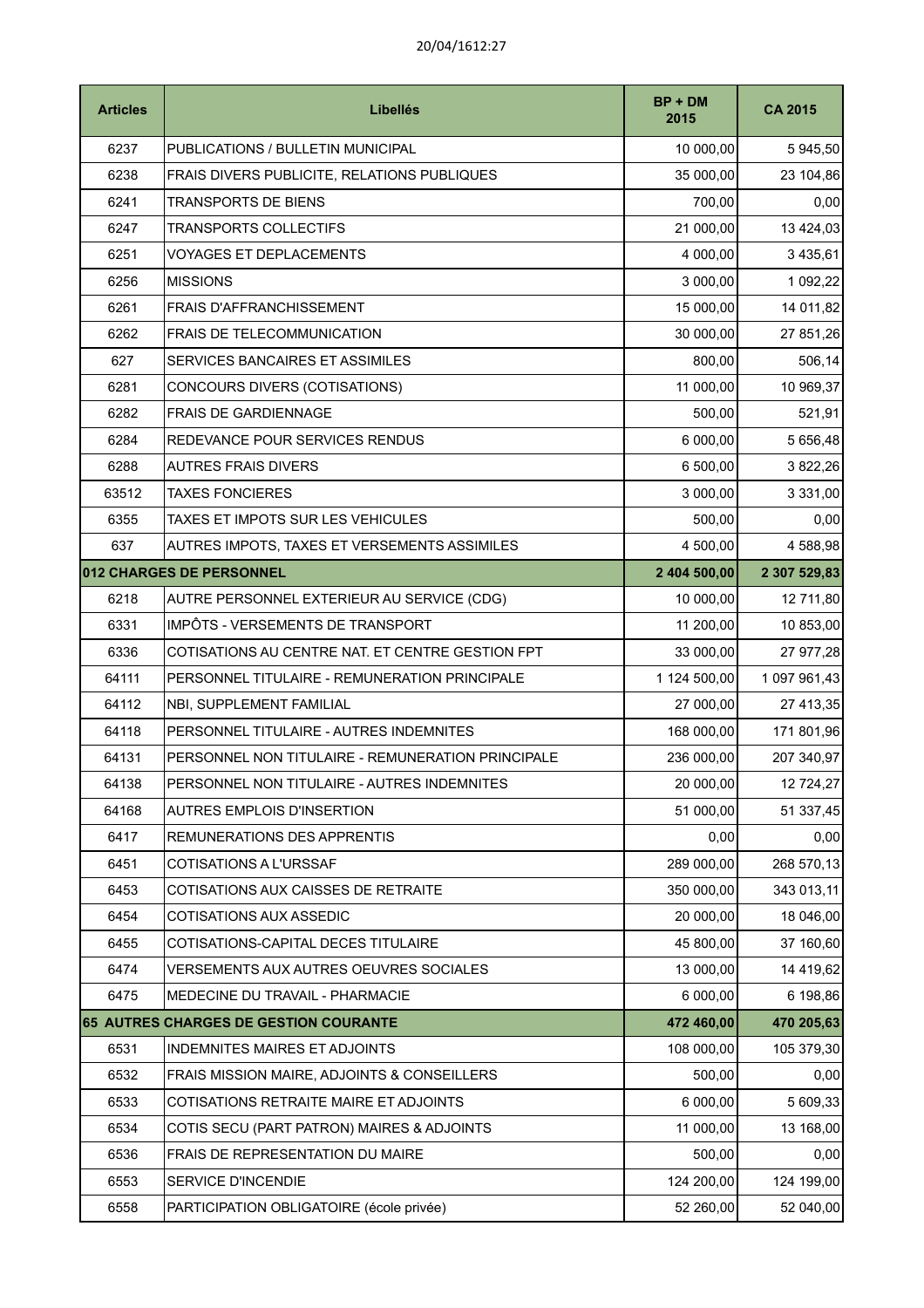| <b>Articles</b> | Libellés                                                  | $BP + DM$<br>2015 | <b>CA 2015</b> |
|-----------------|-----------------------------------------------------------|-------------------|----------------|
| 65733           | SUBVENTION FONCTIONNEMENT - DEPARTEMENTS                  | 0,00              | 0,00           |
| 65736           | SUBVENTION FONCTIONNEMENT - CCAS                          | 40 000,00         | 40 000,00      |
| 65737           | SUBVENTION FONCTIONNEMENT - AUTRES ETS PUBLICS            | 0,00              | 600,00         |
| 6574            | SUBVENTIONS DE FONCTIONNEMENT AUX ASSOCIATIONS            | 130 000,00        | 129 210,00     |
|                 | <b>66 CHARGES FINANCIERES</b>                             | 125 000,00        | 99 210,22      |
| 66111           | <b>INTERETS REGLES A L'ECHEANCE</b>                       | 128 895,00        | 103 120,64     |
| 66112           | I.C.N.E. (INTERETS COURUS NON ECHUS)                      | $-3895,00$        | $-3910,42$     |
|                 | <b>67 CHARGES EXCEPTIONNELLES</b>                         | 10 200,00         | 8 5 6 5,60     |
| 6713            | <b>SECOURS ET DOTS</b>                                    | 300,00            | 324,00         |
| 6714            | <b>BOURSES ET PRIX</b>                                    | 1 500,00          | 405,00         |
| 673             | <b>TITRES ANNULES</b>                                     | 500,00            | 4 4 2 3 , 4 5  |
| 678             | <b>AUTRES CHARGES EXCEPTIONNELLES</b>                     | 7 900,00          | 3 4 1 3 , 1 5  |
|                 | 022 DEPENSES IMPREVUES                                    | 37 340,40         |                |
|                 | <b>TOTAL DES OPERATIONS REELLES</b>                       | 4 406 076,40      | 4 073 618,47   |
|                 | 023 VIREMENT A LA SECTION D'INVESTISSEMENT                | 738 986,60        |                |
|                 | 042 OPERATIONS D'ORDRE DE TRANSFERTS ENTRE SECTIONS       | 441 000,00        | 440 950,99     |
| 676             | DIFF./REAL. POSITIVES TRANSFEREES EN INVEST.              | 0,00              | 0,00           |
| 6811            | DOTATIONS AUX AMORTISSEMENTS IMMO. INCORP. ET CORP.       | 426 500,00        | 426 474,15     |
| 6812            | DOTATIONS AMORTISSEMENTS CHARGES EXPLOITATION             | 14 500,00         | 14 476,84      |
|                 | <b>TOTAL DES OPERATIONS D'ORDRE</b>                       | 1 179 986,60      | 440 950,99     |
|                 | <b>TOTAL DEPENSES DE FONCTIONNEMENT (REELLES + ORDRE)</b> | 5 586 063,00      | 4 514 569,46   |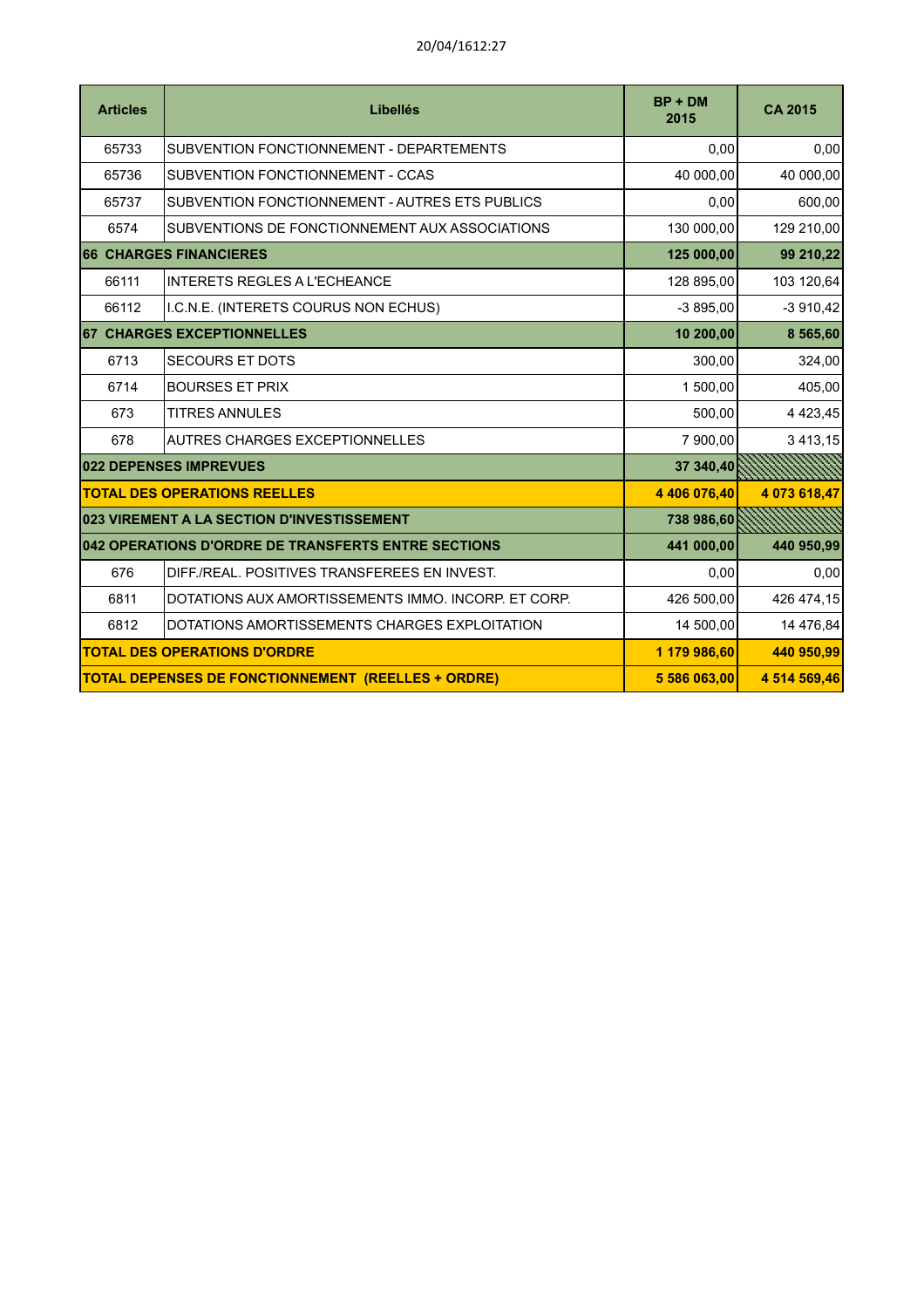#### 20/04/16 12:26

### **BUDGET GENERAL - COMPTE ADMINISTRATIF 2015 RECAPITULATIF CHAPITRES**

#### **DEPENSES DE FONCTIONNEMENT**

| <b>Chapitre</b>          | Libellé                                                   | <b>BP + DM 2015</b> | <b>CA 2015</b> |
|--------------------------|-----------------------------------------------------------|---------------------|----------------|
|                          | 011 CHARGES A CARACTERE GENERAL                           | 1 356 576,00        | 1 188 107,19   |
| 012 CHARGES DE PERSONNEL |                                                           | 2 404 500,00        | 2 307 529,83   |
|                          | 65 AUTRES CHARGES DE GESTION COURANTE                     | 472 460,00          | 470 205,63     |
| 66 CHARGES FINANCIERES   |                                                           | 125 000,00          | 99 210,22      |
|                          | 67 CHARGES EXCEPTIONNELLES                                | 10 200,00           | 8 565,60       |
| 022 DEPENSES IMPREVUES   |                                                           | 37 340.40           |                |
|                          | <b>TOTAL DES OPERATIONS REELLES</b>                       | 4 406 076.40        | 4 073 618,47   |
|                          | 023 VIREMENT A LA SECTION D'INVESTISSEMENT                | 738 986,60          |                |
|                          | 042 OPERATIONS D'ORDRE DE TRANSFERTS ENTRE SECTIONS       | 441 000,00          | 440 950.99     |
|                          | <b>TOTAL DES OPERATIONS D'ORDRE</b>                       | 1 179 986.60        | 440 950.99     |
|                          | <b>TOTAL DEPENSES DE FONCTIONNEMENT (REELLES + ORDRE)</b> | 5 586 063,00        | 4 514 569.46   |

### **RECETTES DE FONCTIONNEMENT**

| <b>Chapitre</b>               | Libellé                                                   | <b>BP + DM 2015</b> | <b>CA 2015</b> |
|-------------------------------|-----------------------------------------------------------|---------------------|----------------|
| 013 ATTENUATION DE CHARGES    |                                                           | 235 274,00          | 269 006,77     |
|                               | 70 VENTES DE PRODUITS, PRESTATIONS DE SERVICES            | 283 700,00          | 289 606,34     |
| 73 IMPOTS ET TAXES            |                                                           | 3 514 680,00        | 3 658 421,57   |
|                               | 74 DOTATIONS, SUBVENTIONS, PARTICIPATIONS                 | 1 040 475,28        | 1 051 597,44   |
|                               | 75 AUTRES PRODUITS DE GESTION COURANTE                    | 25 600,00           | 24 629,48      |
| <b>76 PRODUITS FINANCIERS</b> |                                                           | 0,00                | 19,60          |
| 77 PRODUITS EXCEPTIONNELS     |                                                           | 5 000,00            | 11 714,42      |
|                               | <b>TOTAL DES OPERATIONS REELLES</b>                       | 5 104 729,28        | 5 304 995,62   |
|                               | 042 OPERATIONS D'ORDRE DE TRANSFERTS ENTRE SECTIONS       | 87 940,00           | 87 912.14      |
|                               | <b>TOTAL DES OPERATIONS D'ORDRE</b>                       | 87 940.00           | 87 912.14      |
|                               | <b>TOTAL RECETTES DE FONCTIONNEMENT (REELLES + ORDRE)</b> | 5 192 669,28        | 5 392 907,76   |
|                               | 002 Excédent de fonctionnement reporté de N-1             | 393 393 72          |                |
|                               | <b>TOTAL RECETTES DE FONCTIONNEMENT</b>                   | 5 586 063,00        | 5 392 907,76   |

### **DEPENSES D'INVESTISSEMENT**

| Chapitre               | Libellé                                                  | <b>BP + DM 2015</b> | CA 2015      |
|------------------------|----------------------------------------------------------|---------------------|--------------|
|                        | 20 IMMOBILISATIONS INCORPORELLES                         | 30 500,00           | 9 902,47     |
|                        | 204 SUBVENTIONS D'EQUIPEMENT VERSEES                     | 98 215,00           | 0,00         |
|                        | 21 IMMOBILISATIONS CORPORELLES                           | 685 323,00          | 348 593,66   |
|                        | 23 IMMOBILISATIONS EN COURS                              | 967 310,00          | 523 762,13   |
|                        | TOTAL DES DEPENSES D'EQUIPEMENT                          | 1 781 348,00        | 882 258,26   |
|                        | <b>16 EMPRUNTS ET DETTES ASSIMILES</b>                   | 450 000,00          | 445 062,39   |
| 020 DEPENSES IMPREVUES |                                                          | 92 419,13           |              |
|                        | <b>TOTAL DES DEPENSES FINANCIERES</b>                    | 542 419,13          | 445 062,39   |
|                        | <b>TOTAL DEPENSES REELLES DE L'EXERCICE</b>              | 2 323 767,13        | 1 327 320,65 |
|                        | 040 OP. D'ORDRE DE TRANSFERTS ENTRE SECTIONS             | 87 940.00           | 84 647,64    |
|                        | 041 OPERATIONS PATRIMONIALES                             | 0,00                | 3 2 64,50    |
|                        | <b>TOTAL DEPENSES D'ORDRE DE L'EXERCICE</b>              | 87 940,00           | 87 912,14    |
|                        | <b>TOTAL DEPENSES D'INVESTISSEMENT (REELLES + ORDRE)</b> | 2411 707,13         | 1 415 232,79 |
|                        | 001 Solde d'exécution négatif reporté de N-1             | 149 442,87          |              |
|                        | <b>TOTAL DEPENSES D'INVESTISSEMENT</b>                   | 2 561 150,00        | 1415232,79   |

| Chapitre | Libellé                                                  | <b>BP + DM 2015</b> | <b>CA215</b> |
|----------|----------------------------------------------------------|---------------------|--------------|
|          | 13 SUBVENTIONS D'INVESTISSEMENT                          | 276 163,40          | 75 234,96    |
|          | 16 EMPRUNTS ET DETTES ASSIMILES                          | 200 000,00          | 0,00         |
|          | 23 IMMOBILISATIONS EN COURS                              | 0.00                | 4 699,59     |
|          | <b>TOTAL DES RECETTES D'EQUIPEMENT</b>                   | 476 163,40          | 79 934,55    |
|          | 10 DOTATIONS, FONDS DIVERS ET RESERVES                   | 905 000,00          | 901 634.48   |
| 204      |                                                          | 0,00                | 0,00         |
|          | 024 PRODUITS DE CESSIONS D'IMMOBILISATIONS               | 0,00                |              |
|          | <b>TOTAL DES RECETTES FINANCIERES</b>                    | 905 000,00          | 901 634,48   |
|          | <b>TOTAL RECETTES REELLES DE L'EXERCICE</b>              | 1 381 163,40        | 981 569.03   |
|          | 021 VIREMENT DE LA SECTION DE FONCTIONNEMENT             | 738 986,60          |              |
|          | 040 OP. D'ORDRE DE TRANSFERTS ENTRE SECTIONS             | 441 000,00          | 440 950,99   |
|          | <b>TOTAL RECETTES D'ORDRE DE L'EXERCICE</b>              | 1 179 986,60        | 440 950.99   |
|          | <b>TOTAL RECETTES D'INVESTISSEMENT (REELLES + ORDRE)</b> | 2 561 150,00        | 1 422 520,02 |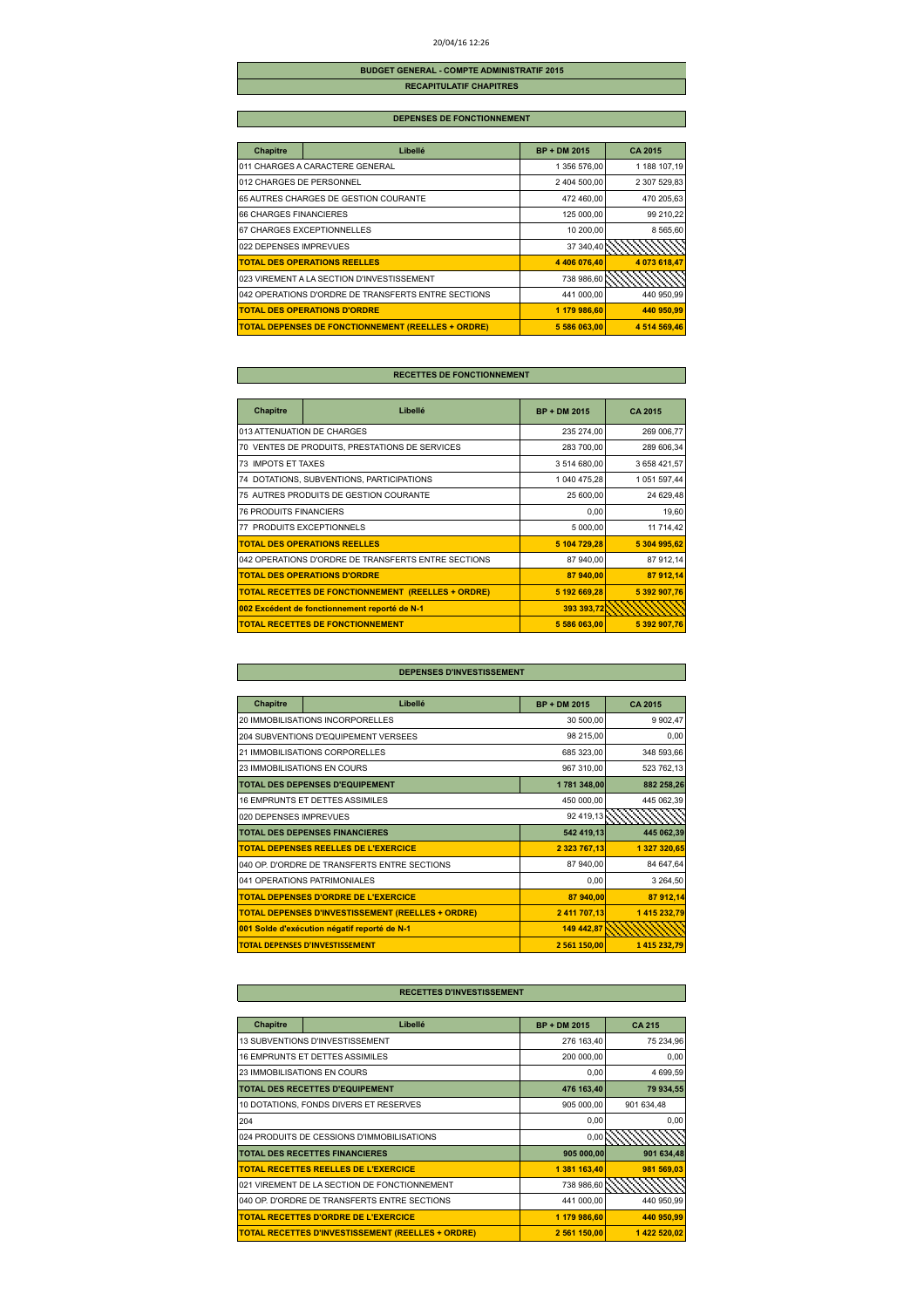# **RECETTES D'EXPLOITATION**

| Libellé Article / Opération                       | <b>BP 2015</b> | <b>CA 2015</b> |
|---------------------------------------------------|----------------|----------------|
| <b>70 VENTES PRODUITS, PRESTAT., MARCHANDISES</b> | 44 800,00      | 45 459,41      |
| <b>706 PRESTATIONS DE SERVICES</b>                | 40 700,00      | 41 134,64      |
| 7083 LOCATIONS DIVERSES                           | 500,00         | 701,10         |
| 7085 PORTS & FRAIS ACCESSOIRES FACTURES           | 3 600,00       | 3 582,00       |
| 7088 AUTRES PRODUITS D'ACTIVITES ANNEXES          | 0,00           | 41,67          |
| <b>75 AUTRES PRODUITS DE GESTION COURANTE</b>     | 406,05         | 385,00         |
| 758 PRODUITS DIVERS DE GESTION COURANTE           | 406,05         | 385,00         |
| <b>TOTAL GESTION DES SERVICES</b>                 | 45 206,05      | 45 844,41      |
| <b>77 PRODUITS EXCEPTIONNELS</b>                  | 0,00           | 0,00           |
| 778 AUTRES PRODUITS EXCEPTIONNELS                 | 0,00           | 0,00           |
| <b>TOTAL DES OPERATIONS REELLES</b>               | 45 206,05      | 45 844,41      |
| 042 OP D'ORDRE DE TRANSFERT ENTRE SECTIONS        | 2 668,00       | 2 668,00       |
| 722 PRODUCTION IMMOBILISEE CORPORELLES            | 0,00           | 0,00           |
| 777 QUOTE-PART SUBV.INVEST.TRANS.RESULT EXER      | 2 668,00       | 2 668,00       |
| <b>TOTAL DES OPERATIONS D'ORDRE</b>               | 2 668,00       | 0,00           |
| <b>TOTAL DES RECETTES D'EXPLOITATION</b>          | 47 874,05      | 48 512,41      |
| 002 EXCEDENT DE FONCTIONNEMENT REPORTE            | 12 413,95      | 12 413,95      |
| <b>TOTAL DES RECETTES D'EXPLOITATION CUMULEES</b> | 60 288,00      | 60 926,36      |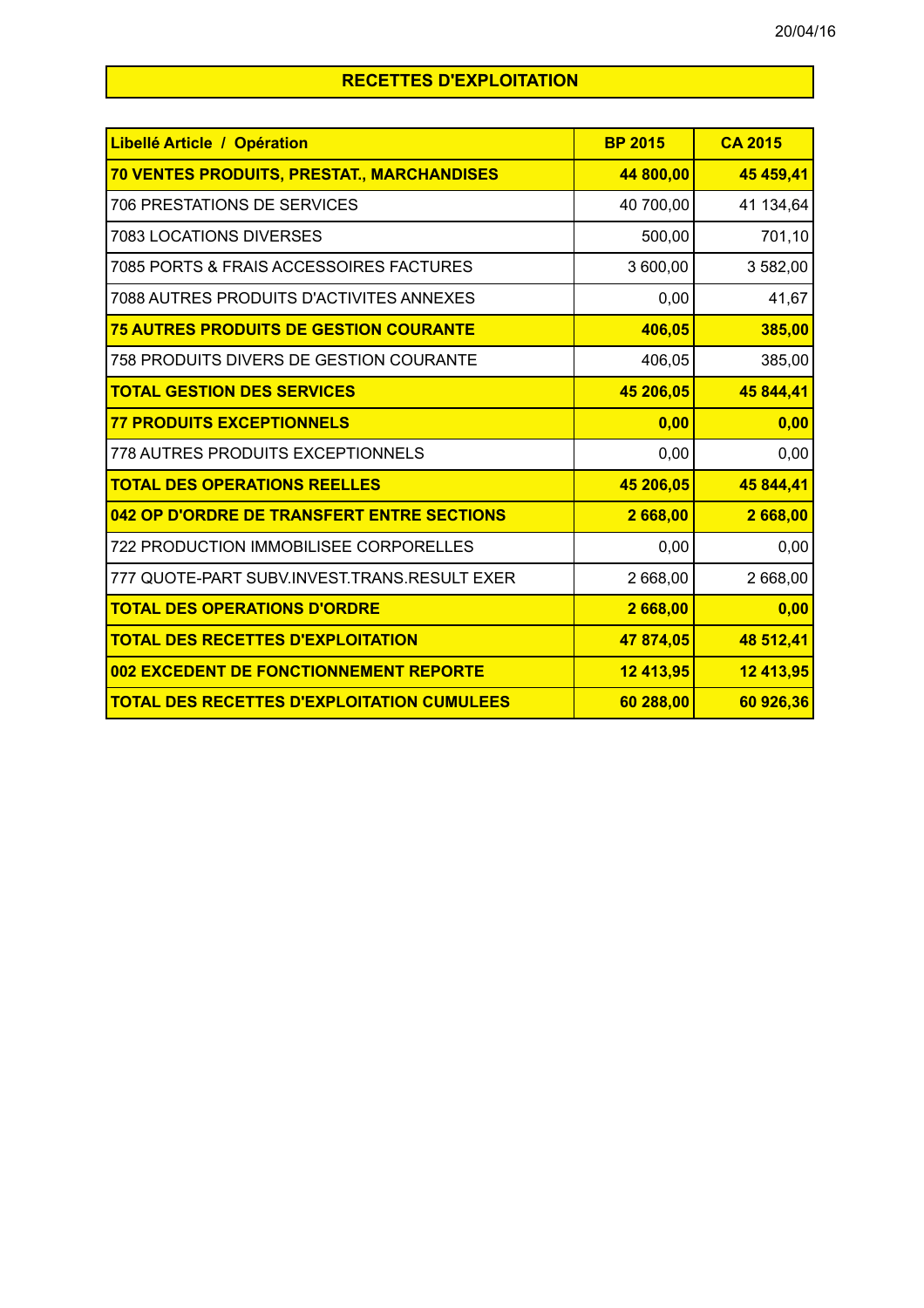| Libellé Article / Opération                         | <b>BP 2015</b> | <b>CA 2015</b> |
|-----------------------------------------------------|----------------|----------------|
| <b>13 SUBVENTIONS D'INVESTISSEMENT</b>              | 1500,00        | 0,00           |
| 1318 SUBVENTION AUTRES SNSM                         | 1 500,00       | 0,00           |
| <b>164 EMPRUNTS AUPRES DES ETS DE CREDIT</b>        | 5 151,00       | 0,00           |
| <b>1641 EMPRUNTS EN EUROS</b>                       | 5 151,00       | 0,00           |
| <b>TOTAL DES RECETTES D'EQUIPEMENT</b>              | 6 651,00       | 0,00           |
| <b>10 APPORTS, DOTATIONS ET RESERVES</b>            | 12 000,00      | 12 000,00      |
| 1068 RESERVE                                        | 12 000,00      | 12 000,00      |
| <b>23 IMMOBILISATIONS EN COURS</b>                  | 0,00           | 1855,92        |
| 2315 IMMOBILISATIONS EN COURS                       | 0,00           | 1855,92        |
| <b>TOTAL DES RECETTES REELLES</b>                   | 18 651,00      | 13 855,92      |
| 021 VIREMENT DE LA SECTION D'EXPLOITATION           | 7 103,00       | 0,00           |
| 040 OP D'ORDRE DE TRANSFERT ENTRE SECTIONS          | 11 520,00      | 11 512,92      |
| 28135 AMORT INSTAL.GEN., AGENC, AMENAG. CONSTRUC    | 7 349,00       | 7 342,56       |
| 28153 AMORT. INSTALL. A CARACTERE SPECIFIQUE        | 2 600,00       | 2 599,38       |
| 28182 AMORTISSEMENT MATERIEL DE TRANSPORT           | 1 031,00       | 1 031,00       |
| 28188 AMORTISSEMENTS/ AUTRES IMMO CORPO             | 540,00         | 539,98         |
| <b>TOTAL DES RECETTES D'ORDRE</b>                   | 18 623,00      | 11 512,92      |
| <b>TOTAL DES RECETTES D'INVESTISSEMENT</b>          | 37 274,00      | 25 368,84      |
| 001 EXCEDENT D'INVESTISSEMENT REPORTE               | 0,00           | 0,00           |
| <b>TOTAL DES RECETTES D'INVESTISSEMENT CUMULEES</b> | 37 274,00      | 25 368,84      |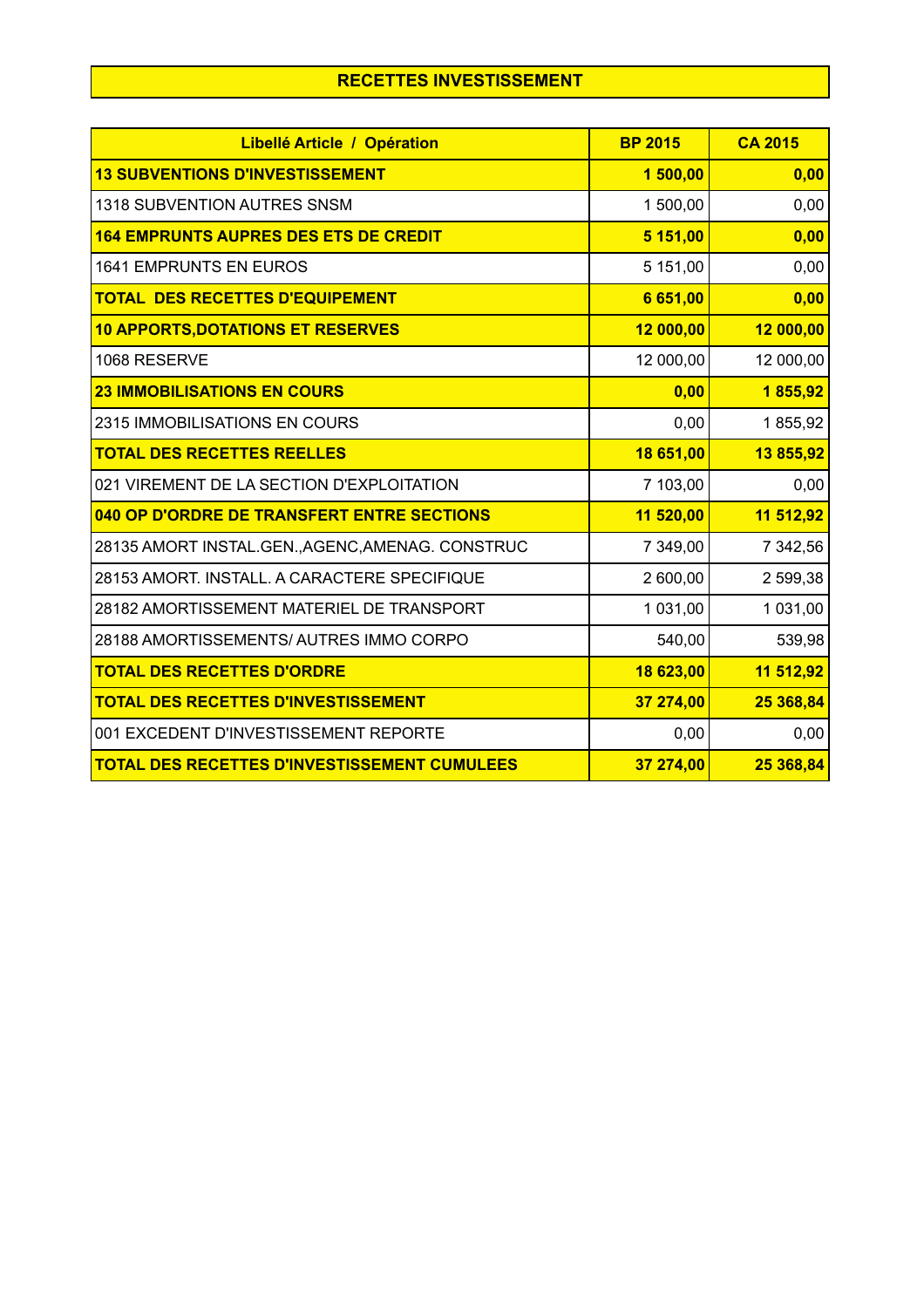## **DEPENSES INVESTISSEMENT**

| Libellé Article / Opération                         | <b>BP 2015</b> | <b>CA 2015</b> |
|-----------------------------------------------------|----------------|----------------|
| <b>16 EMPRUNTS</b>                                  | 3 500,00       | 3 3 3 3 3 3 2  |
| 1641 EMPRUNTS ET DETTES ASSIMILEES                  | 3 500,00       | 3 3 3 3 , 3 2  |
| 020 DEPENSES IMPREVUES                              | 408,55         | 0,00           |
| <b>TOTAL DES DEPENSES FINANCIERES</b>               | 3 908,55       | 3 3 3 3 , 3 2  |
| <b>21 IMMOBILISATIONS CORPORELLES</b>               | 6 600,00       | 6 240,50       |
| 2131 BATIMENTS local SNSM                           | 0,00           | 0,00           |
| 2153 INSTALLATION A CARACTERE SPECIFIQUE            | 4 000,00       | 3720,50        |
| 2155 OUTILLAGE INDUSTRIEL                           | 2 600,00       | 2 520,00       |
| <b>23 IMMOBILISATIONS EN COURS</b>                  | 1 500,00       | 0,00           |
| 2313 IMMOBILIS EN COURS CONSTRUCTIONS               | 1 500,00       | 0,00           |
| 23151 GROS TRAVAUX SUR QUAIS                        | 0,00           | 0,00           |
| 23152 GROSSES REPARATIONS MOUILLAGES                | 0,00           | 0,00           |
| 2318 INSTALLATION D'UN PONTON                       | 0,00           | 0,00           |
| <b>TOTAL DES DEPENSES D'EQUIPEMENT</b>              | 12 008,55      | 9 573,82       |
| <b>TOTAL DES DEPENSES REELLES</b>                   | 12 008,55      | 9 573,82       |
| 040 OP. D'ORDRE DE TRANSFERTS ENTRE SECTIONS        | 2 668,00       | 2668,00        |
| 13913 SUBV.INV.DEPART/CPTE RESULTAT                 | 2 308,00       | 2 308,00       |
| 13916 SUBVENTIONS D EQUIPEMENT AUTRES EPL           | 360,00         | 360,00         |
| 2318 INSTALLATION D'UN PONTON                       | 0,00           | 0,00           |
| <b>TOTAL DES OPERATIONS D'ORDRE</b>                 | 2668,00        | 2668,00        |
| <b>TOTAL DES DEPENSES D'INVESTISSEMENT</b>          | 14 676,55      | 12 241,82      |
| 001 DEFICIT D'INVESTISSEMENT REPORTE                | 22 597,45      | 22 597,45      |
| <b>TOTAL DES DEPENSES D'INVESTISSEMENT CUMULEES</b> | 37 274,00      | 34 839,27      |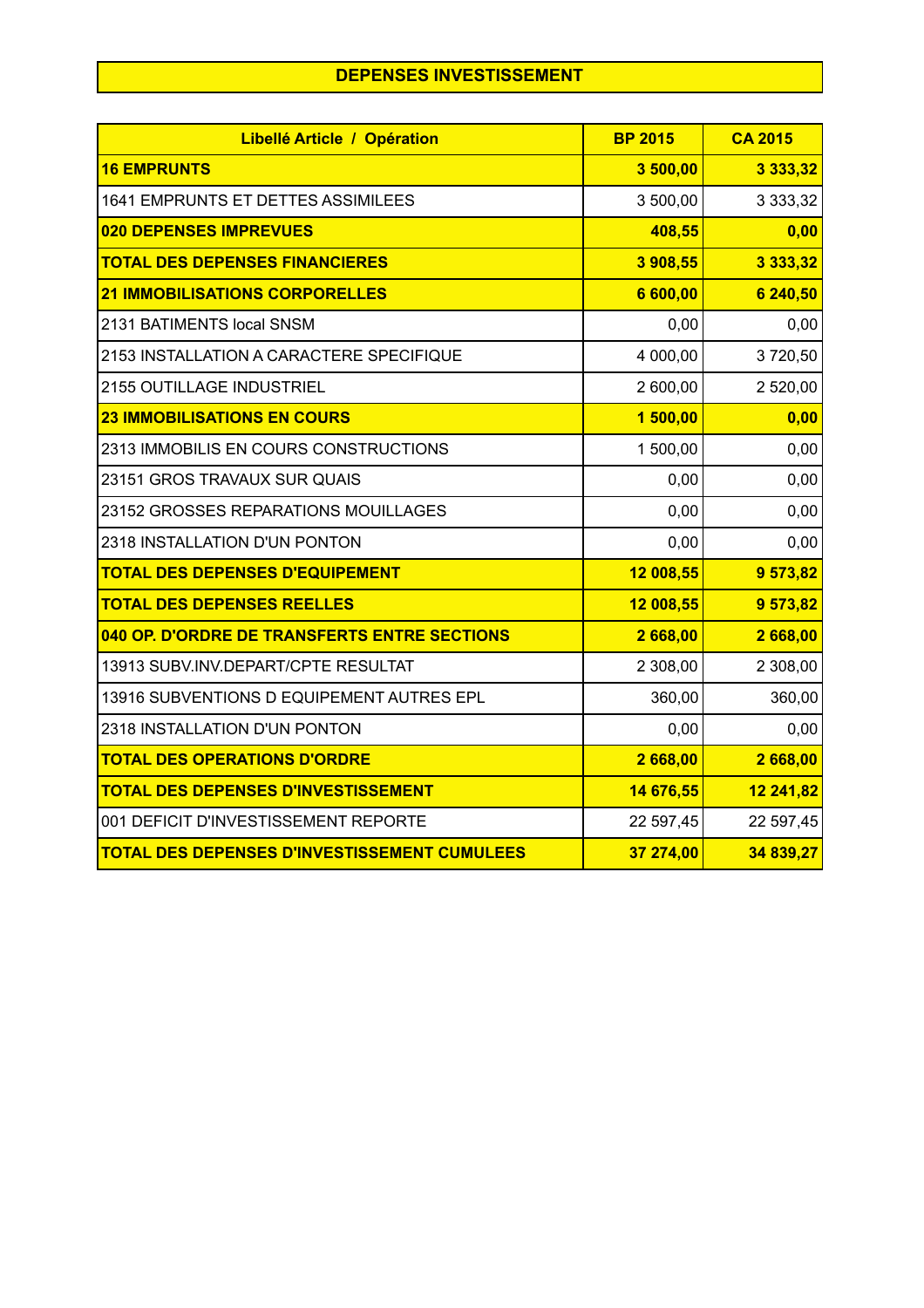## **DEPENSES D'EXPLOITATION**

| Libellé Article / Opération                     | <b>BP 2015</b> | <b>CA 2015</b> |
|-------------------------------------------------|----------------|----------------|
| 011 CHARGES A CARACTERE GENERAL                 | 20 060,00      | 10 934,70      |
| 6061 FOURN. NON STOCKABLES (EAU-GAZ-ELECT-ASS)  | 1800,00        | 1899,38        |
| 6063 FOURN. D'ENTRETIEN ET PETIT EQUIPEMENT     | 600,00         | 77,97          |
| 6064 FOURNITURES ADMINISTRATIVES                | 150,00         | 0,00           |
| 6066 CARBURANTS                                 | 300,00         | 364,31         |
| 6068 AUTRES MATIERES ET FOURNITURES             | 3 000,00       | 1662,78        |
| 6135 LOCATIONS MOBILIERES                       | 300,00         | 0,00           |
| 6152 ENTRETIEN & REPARATION BIENS IMMOBILIERS   | 200,00         | 0,00           |
| 6155 ENTRETIEN & REPARATION BIENS MOBILIERS     | 100,00         | 0,00           |
| 61551 ENTRETIEN MATERIEL ROULANT                | 1 200,00       | 780,83         |
| 61558 ENTRET. & REPAR. AUTRES BIENS MOBILIERS   | 2 000,00       | 495,64         |
| 6156 MAINTENANCE                                | 1 000,00       | 723,85         |
| 6161 PRIMES D'ASSURANCES MULTIRISQUES           | 400,00         | 328,24         |
| 6188 AUTRES FRAIS DIVERS                        | 800,00         | 135,26         |
| 6228 REMUN.DIVERSES D'INTERMED.ET HONORAIRES    | 1 600,00       | 504,32         |
| 6236 CATALOGUES ET IMPRIMES                     | 200,00         | 300,00         |
| 6251 VOYAGES ET DEPLACEMENT                     | 300,00         | 210,00         |
| 6261 FRAIS D'AFFRANCHISSEMENT                   | 500,00         | 400,00         |
| 6262 FRAIS DE TELECOMMUNICATION                 | 800,00         | 781,68         |
| 627 SERVICES BANCAIRES ET ASSIMILES             | 10,00          | 0,44           |
| 63512 TAXES FONCIERES                           | 4 800,00       | 2 270,00       |
| 012 CHARGES DE PERSONNEL ET ASSIMILES           | 20 100,00      | 19 878,00      |
| 6218 AUTRE PERSONNEL EXTERIEUR AU SERVICE       | 20 100,00      | 19 878,00      |
| <b>65 AUTRES CHARGES DE GESTION COURANTE</b>    | 5,00           | 0,00           |
| 658 CHARGES DIVERSES DE GESTION COURANTE        | 5,00           | 0,00           |
| <b>TOTAL GESTION DES SERVICES</b>               | 40 165,00      | 30 812,70      |
| <b>66 CHARGES FINANCIERES</b>                   | 1 100,00       | 925,71         |
| <b>66 CHARGES FINANCIERES</b>                   | 1 100,00       | 849,78         |
| 66112 ICNE                                      | 0,00           | 75,93          |
| 022 DEPENSES IMPREVUES                          | 400,00         |                |
| <b>TOTAL DES OPERATIONS REELLES</b>             | 41 665,00      | 31 738,41      |
| 023 VIREMENT A LA SECTION D'INVESTISSEMENT      | 7 103,00       |                |
| 042 OP. D'ORDRE DE TRANSFERTS ENTRE SECTIONS    | 11 520,00      | 11 512,92      |
| 6811 DOTATIONS AUX AMORT. IMMO. INCORP. ET CORP | 11 520,00      | 11 512,92      |
| <b>TOTAL DES OPERATIONS D'ORDRE</b>             | 18 623,00      | 11 512,92      |
| <b>TOTAL DES DEPENSES D'EXPLOITATION</b>        | 60 288,00      | 43 251,33      |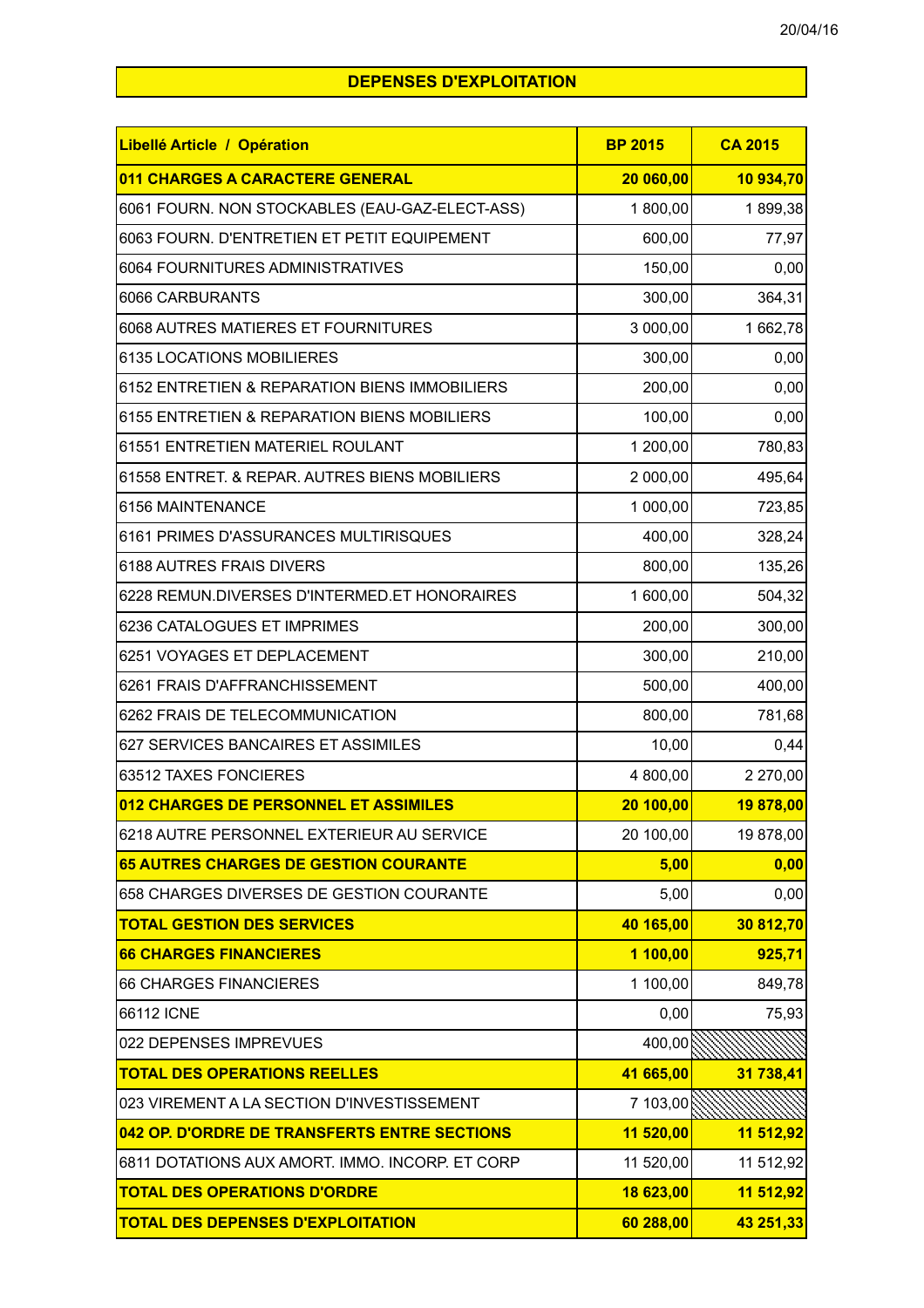### **BUDGET PORT DE POULDU LAITA - COMPTE ADMINISTRATIF 2015 RECAPITULATIF PAR CHAPITRES**

### **DEPENSES D'EXPLOITATION**

| Libellé Article / Opération                  | <b>BP 2015</b> | <b>CA 2015</b> |
|----------------------------------------------|----------------|----------------|
| 011 CHARGES A CARACTERE GENERAL              | 20 060,00      | 10 934.70      |
| 012 CHARGES DE PERSONNEL ET ASSIMILES        | 20 100,00      | 19 878,00      |
| 65 AUTRES CHARGES DE GESTION COURANTE        | 5.00           | 0.00           |
| <b>TOTAL GESTION DES SERVICES</b>            | 40 165.00      | 30 812.70      |
| <b>66 CHARGES FINANCIERES</b>                | 1 100,00       | 925,71         |
| 022 DEPENSES IMPREVUES                       | 400,00         |                |
| <b>TOTAL DES OPERATIONS REELLES</b>          | 41 665,00      | 31 738,41      |
| 023 VIREMENT A LA SECTION D'INVESTISSEMENT   | 7 103,00       |                |
| 042 OP. D'ORDRE DE TRANSFERTS ENTRE SECTIONS | 11 520,00      | 11 512,92      |
| <b>TOTAL DES OPERATIONS D'ORDRE</b>          | 18 623.00      | 11 512.92      |
| <b>TOTAL DES DEPENSES D'EXPLOITATION</b>     | 60 288.00      | 43 251 33      |

### **RECETTES D'EXPLOITATION**

| Libellé Article / Opération                       | <b>BP 2015</b> | <b>CA 2015</b> |
|---------------------------------------------------|----------------|----------------|
| 70 VENTES PRODUITS, PRESTAT., MARCHANDISES        | 44 800.00      | 45 459.41      |
| 75 AUTRES PRODUITS DE GESTION COURANTE            | 406.05         | 385,00         |
| <b>TOTAL GESTION DES SERVICES</b>                 | 45 206.05      | 45 844.41      |
| 77 PRODUITS EXCEPTIONNELS                         | 0,00           | 0.00           |
| <b>TOTAL DES OPERATIONS REELLES</b>               | 45 206.05      | 45 844.41      |
| 042 OP D'ORDRE DE TRANSFERT ENTRE SECTIONS        | 2 668,00       | 2 668.00       |
| <b>TOTAL DES OPERATIONS D'ORDRE</b>               | 2 668,00       | 2 668,00       |
| <b>TOTAL DES RECETTES D'EXPLOITATION</b>          | 47 874,05      | 48 512.41      |
| 002 EXCEDENT DE FONCTIONNEMENT REPORTE            | 12 413.95      | 12 413.95      |
| <b>TOTAL DES RECETTES D'EXPLOITATION CUMULEES</b> | 60 288.00      | 60 926.36      |

### **DEPENSES INVESTISSEMENT**

| Libellé Article / Opération                  | <b>BP 2015</b> | <b>CA 2015</b> |
|----------------------------------------------|----------------|----------------|
| 020 DEPENSES IMPREVUES                       | 408,55         | 0,00           |
| <b>TOTAL DES DEPENSES FINANCIERES</b>        | 408,55         | 0,00           |
| 1641 EMPRUNTS ET DETTES ASSIMILEES           | 3 500,00       | 3 3 3 3 3 2    |
| 21 IMMOBILISATIONS CORPORELLES               | 6 600,00       | 6 240,50       |
| 23 IMMOBILISATIONS EN COURS                  | 1 500,00       | 0,00           |
| <b>TOTAL DES DEPENSES D'EQUIPEMENT</b>       | 11 600,00      | 9 573,82       |
| <b>TOTAL DES DEPENSES REELLES</b>            | 12 008,55      | 2 668,00       |
| 040 OP. D'ORDRE DE TRANSFERTS ENTRE SECTIONS | 2 668,00       | 2 668,00       |
| <b>TOTAL DES OPERATIONS D'ORDRE</b>          | 2 668,00       | 2 668,00       |
| <b>TOTAL DES DEPENSES D'INVESTISSEMENT</b>   | 14 676,55      | 12 241,82      |
| 001 DEFICIT D'INVESTISSEMENT REPORTE         | 22 597,45      | 22 597,45      |
| TOTAL DES DEPENSES D'INVESTISSEMENT CUMULEES | 37 274.00      | 34 839.27      |

| Libellé Article / Opération                  | <b>BP 2015</b> | <b>CA 2015</b> |
|----------------------------------------------|----------------|----------------|
| 13 SUBVENTIONS D'INVESTISSEMENT              | 1 500,00       | 0.00           |
| 164 EMPRUNTS AUPRES DES ETS DE CREDIT        | 5 151,00       | 0,00           |
| <b>TOTAL DES RECETTES D'EQUIPEMENT</b>       | 6 651,00       |                |
| 10 APPORTS, DOTATIONS ET RESERVES            | 12 000,00      | 12 000,00      |
| 23 IMMOBILISATIONS EN COURS                  | 0,00           | 1855,92        |
| <b>TOTAL DES RECETTES REELLES</b>            | 18 651,00      | 13 855,92      |
| 021 VIREMENT DE LA SECTION D'EXPLOITATION    | 7 103,00       | 0,00           |
| 040 OP D'ORDRE DE TRANSFERT ENTRE SECTIONS   | 11 520,00      | 11 512.92      |
| <b>TOTAL DES RECETTES D'ORDRE</b>            | 18 623,00      | 11 512,92      |
| <b>TOTAL DES RECETTES D'INVESTISSEMENT</b>   | 37 274,00      | 25 368,84      |
| 001 EXCEDENT D'INVESTISSEMENT REPORTE        | 0.00           | 0,00           |
| TOTAL DES RECETTES D'INVESTISSEMENT CUMULEES | 37 274,00      | 25 368,84      |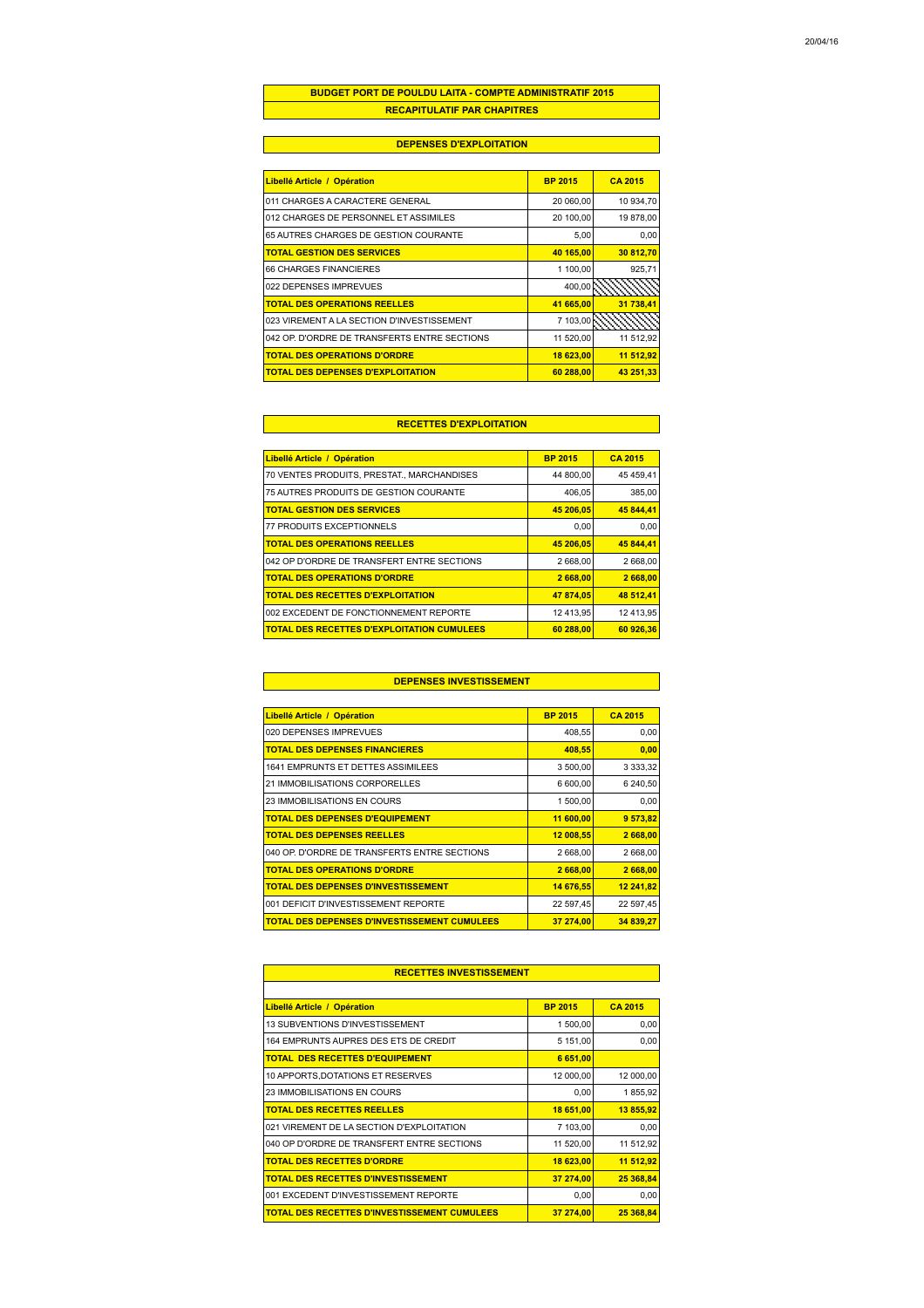| Libellé Article / Opération                         | <b>BP 2015</b> | <b>CA 2015</b> |
|-----------------------------------------------------|----------------|----------------|
| <b>164 EMPRUNTS AUPRES DES ETS DE CREDIT</b>        | 0,00           | 0,00           |
| <b>1641 EMPRUNTS EN EUROS</b>                       | 0,00           | 0,00           |
| <b>TOTAL DES OPERATIONS REELLES</b>                 | 0,00           | 0,00           |
| 021 VIREMENT DE LA SECTION D'EXPLOITATION           | 0,00           |                |
| 1068 RESERVE                                        |                |                |
| 040 OP D'ORDRE DE TRANSFERTS ENTRE SECTIONS         | 227,94         | 225,76         |
| 28153 AMORT. INSTALL. A CARACTERE SPECIFIQUE        | 227,94         | 225,76         |
| <b>TOTAL DES RECETTES D'ORDRE</b>                   | 227,94         | 225,76         |
| <b>TOTAL DES RECETTES D'INVESTISSEMENT</b>          | 227,94         | 225,76         |
| 001 RESULTAT ANTERIEUR REPORTE                      | 6 890,06       | 6 890,06       |
| <b>TOTAL DES RECETTES D'INVESTISSEMENT CUMULEES</b> | 7 118,00       | 7 115,82       |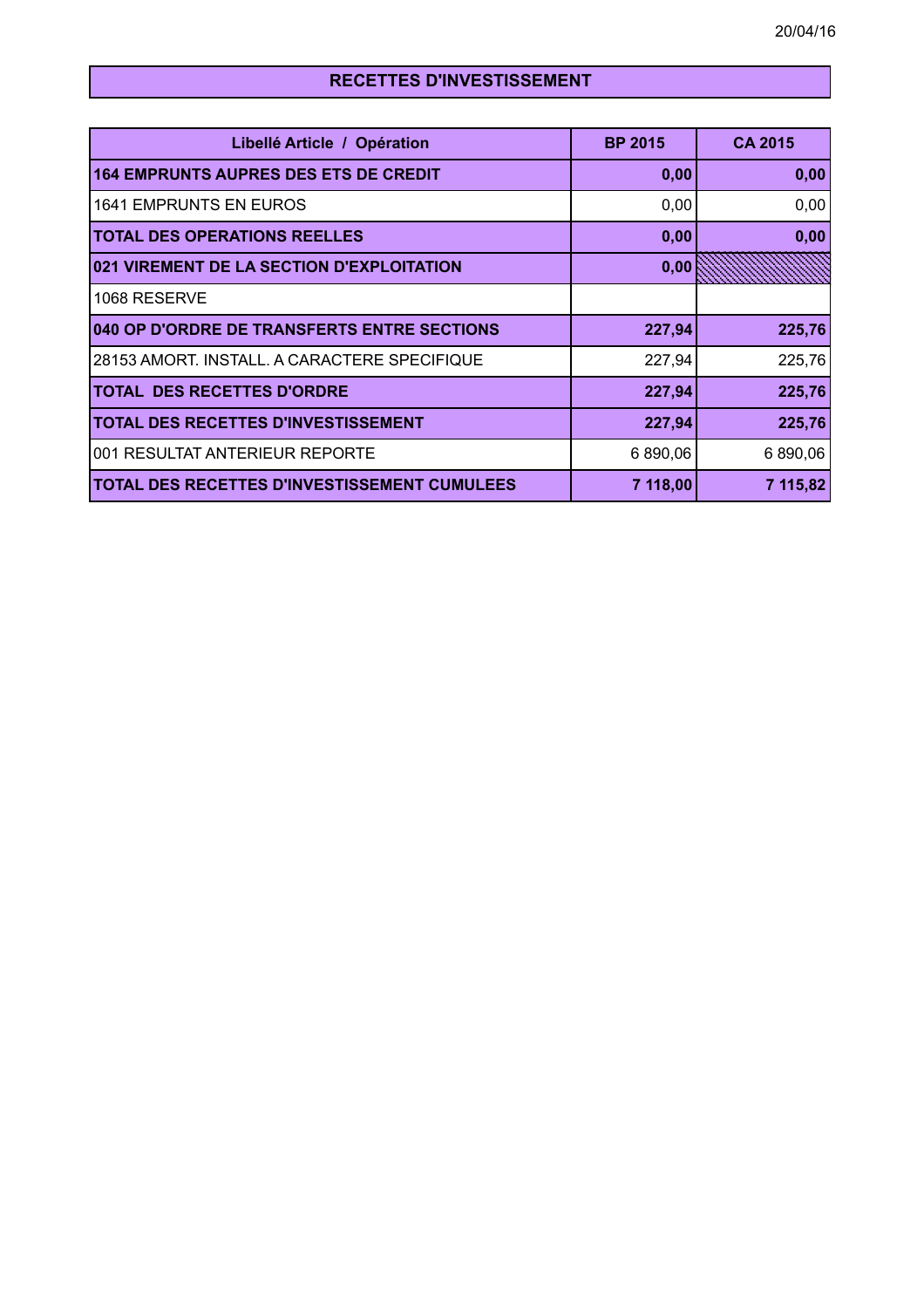## **DEPENSES D'INVESTISSEMENT**

| Libellé Article / Opération                  | <b>BP 2015</b> | <b>CA 2015</b> |
|----------------------------------------------|----------------|----------------|
| <b>20 IMMOBILISATIONS INCORPORELLES</b>      | 1 000,00       | 0,00           |
| 205 CONCESSIONS ET DROITS SIMILAIRES         | 1 000,00       | 0,00           |
| <b>21 IMMOBILISATIONS CORPORELLES</b>        | 1 000,00       | 453,42         |
| 2157 AGENCEMENT, AMENAG MATERIEL             | 1 000,00       | 453,42         |
| <b>23 IMMOBILISATIONS EN COURS</b>           | 1 000,00       | 0,00           |
| 2315 GROS TRAVAUX SUR BASE                   | 1 000,00       | 0,00           |
| TOTAL DES DEPENSES D'EQUIPEMENT              | 3 000,00       | 453,42         |
| <b>16 EMPRUNTS ET DETTES ASSIMILEES</b>      | 3 500,00       | 3 3 3 3 3 3 2  |
| 1641 EMPRUNT CAISSE DES DEPOTS               | 3 500,00       | 3 3 3 3 , 3 2  |
| 020 DEPENSES IMPREVUES                       | 416,00         | 0,00           |
| <b>TOTAL DES DEPENSES FINANCIERES</b>        | 3916,00        | 3786,74        |
| 040 OP. D'ORDRE DE TRANSFERTS ENTRE SECTIONS | 202,00         | 202,00         |
| 1391 AMORTISSEMENT DES SUBVENTIONS           | 202,00         | 202,00         |
| <b>TOTAL DES OPERATIONS D'ORDRE</b>          | 202,00         | 202,00         |
| TOTAL DES DEPENSES D'INVESTISSEMENT          | 7 118,00       | 3 988,74       |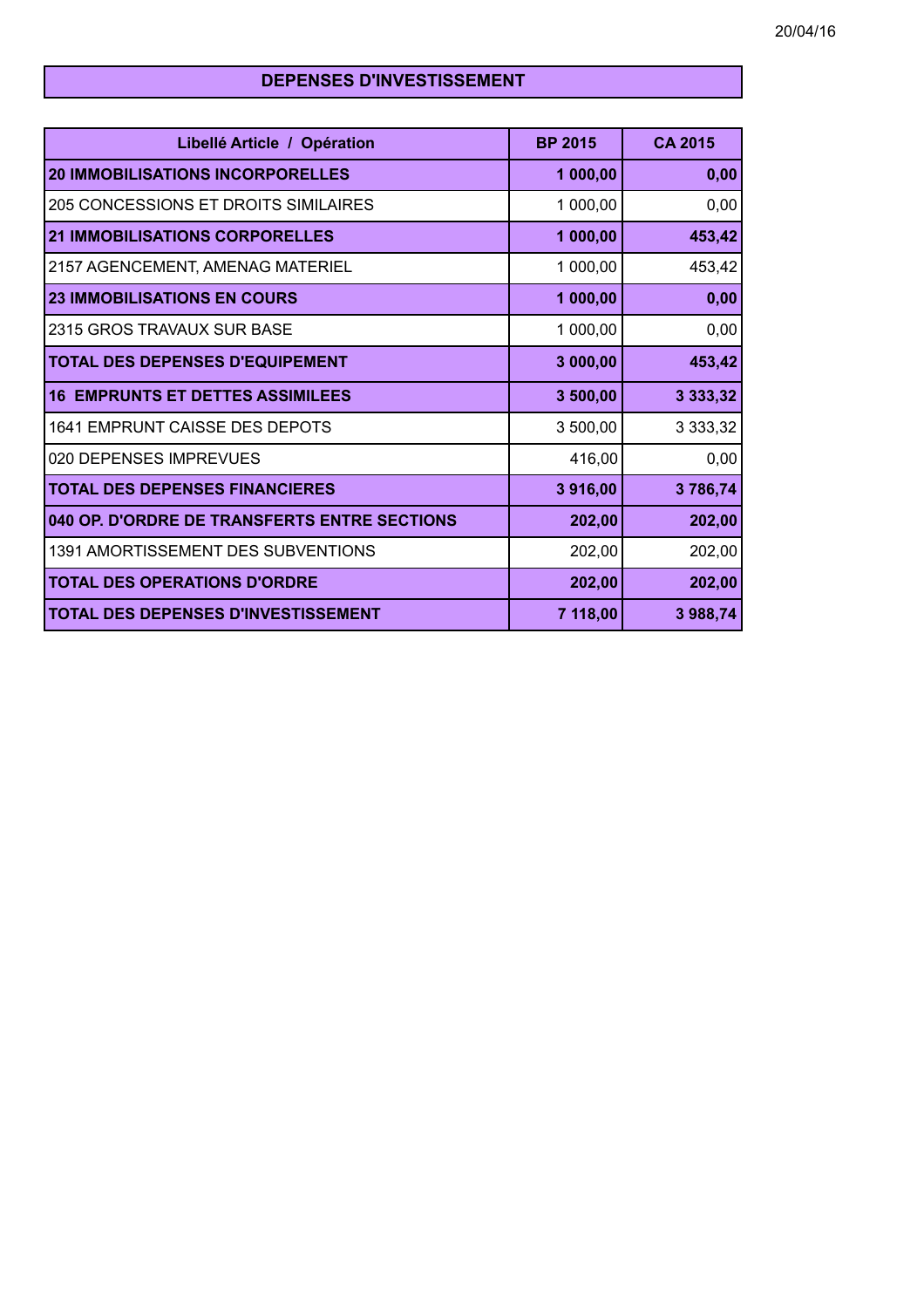# **RECETTES D'EXPLOITATION**

| Libellé Article / Opération                       | <b>BP 2015</b> | <b>CA 2015</b> |
|---------------------------------------------------|----------------|----------------|
| 70 VENTES PRODUITS, PRESTAT., MARCHANDISES        | 6 696,38       | 5 199,18       |
| <b>706 PRESTATIONS DE SERVICES</b>                | 6 696,38       | 5 199,18       |
| <b>TOTAL GESTION DES SERVICES</b>                 | 6 696,38       | 5 199,18       |
| <b>TOTAL DES OPERATIONS REELLES</b>               | 6 696,38       | 5 199,18       |
| 042 OP D'ORDRE DE TRANSFERTS ENTRE SECTIONS       | 0,00           | 202,00         |
| 777 QUOTE-PART SUBV. INVEST. TRANS. RESULT EXER   | 202,00         | 202,00         |
| <b>TOTAL GESTION DES DEPENSES D'ORDRE</b>         | 0,00           | 202,00         |
| <b>TOTAL DES RECETTES D'EXPLOITATION</b>          | 0,00           | 5 401,18       |
| 002 EXCEDENT DE FONCTIONNEMENT REPORTE            | 351,62         | 351,62         |
| <b>TOTAL DES RECETTES D'EXPLOITATION CUMULEES</b> | 7 250,00       | 5752,80        |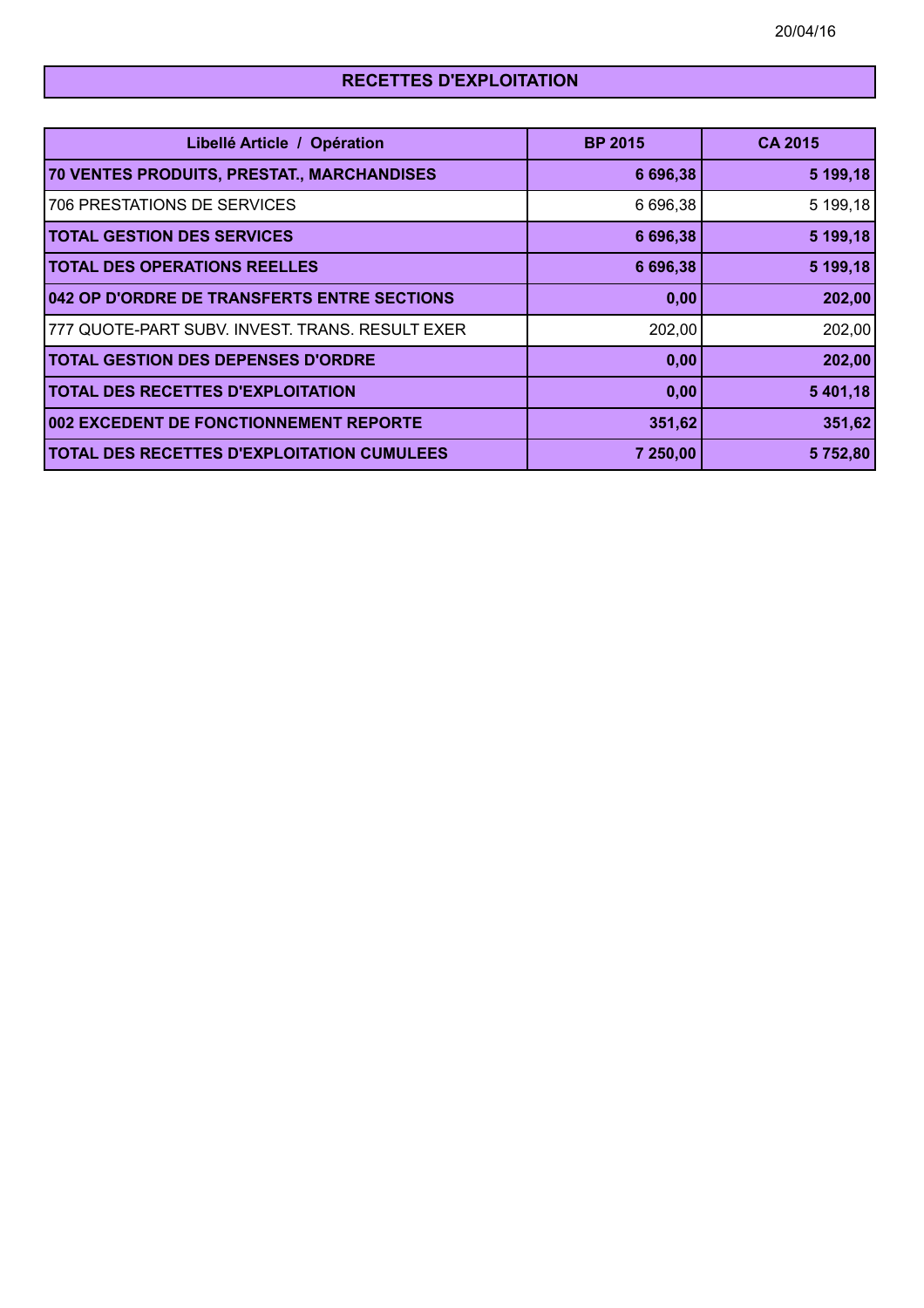# **DEPENSES D'EXPLOITATION**

| Libellé Article / Opération                      | <b>BP 2015</b>  | <b>CA 2015</b>   |
|--------------------------------------------------|-----------------|------------------|
| 011 CHARGES A CARACTERE GENERAL                  | 2 422,06        | 1 234,60         |
| 6061 FOURN. NON STOCKABLES (EAU-GAZ-ELECT-ASS)   | 600,00          | 385,48           |
| 6066 CARBURANTS                                  | 100,00          | 0,00             |
| 6068 AUTRES MATIERES ET FOURNITURES              | 200,00          | 84,50            |
| 6152 ENTRETIEN & REPARATION BIENS IMMOBILIERS    | 409,00          | 0,00             |
| 61558 REPARAT° AUTRES BIENS MOBILIERS            | 100,00          | 41,00            |
| 6156 MAINTENANCE                                 | 300,00          | 155,00           |
| 6228 REMUN.DIVERSES D'INTERMED.ET HONORAIRES     | 313,06          | 0,00             |
| 6261 FRAIS D'AFFRANCHISSEMENT                    | 200,00          | 200,00           |
| 6262 FRAIS DE TELECOMMUNICATION                  | 200,00          | 368,62           |
| 627 SERVICES BANCAIRES ET FRAIS ASSIMILES        | 0,00            | 0,00             |
| 012 CHARGES DE PERSONNEL ET ASSIMILES            | 3 600,00        | 3 600,00         |
| 6218 AUTRE PERSONNEL EXTERIEUR AU SERVICE        | 3 600,00        | 3 600,00         |
| <b>TOTAL GESTION DES SERVICES</b>                | 6 022,06        | 4 834,60         |
| <b>66 CHARGES FINANCIERES</b>                    | 1 000,00        | 925,71           |
| 6611 INTERETS DES EMPRUNTS ET DES DETTES         | 1 000,00        | 849,78           |
| 66112 ICNE                                       | 0,00            | 75,93            |
| <b>67 CHARGES EXCEPTIONNELLES</b>                | 0,00            | 0,00             |
| <b>673 TITRES ANNULES</b>                        | 0,00            | 0,00             |
| 678 AUTRES CHARGES EXCEPTIONNELLES               | 0,00            | 0,00             |
| <b>TOTAL OPERATIONS REELLES</b>                  | 7 022,06        | 5760,31          |
| 023 VIREMENT A LA SECTION D'INVESTISSEMENT       | 0,00 $\sqrt{2}$ | 77777<br>mmmmmmm |
| 042 OP D'ORDRE DE TRANSFERTS ENTRE SECTIONS      | 227,94          | 225,76           |
| 6811 DOTATIONS AUX AMO IMMO INCORPO ET CORPO     | 227,94          | 225,76           |
| <b>TOTAL DES DEPENSES D'EXPLOITATION D'ORDRE</b> | 227,94          | 225,76           |
| 002 DEFICIT DE FONCTIONNEMENT REPORTE            | 0,00            | 0,00             |
| TOTAL DES DEPENSES D'EXPLOITATION                | 7 250,00        | 5986,07          |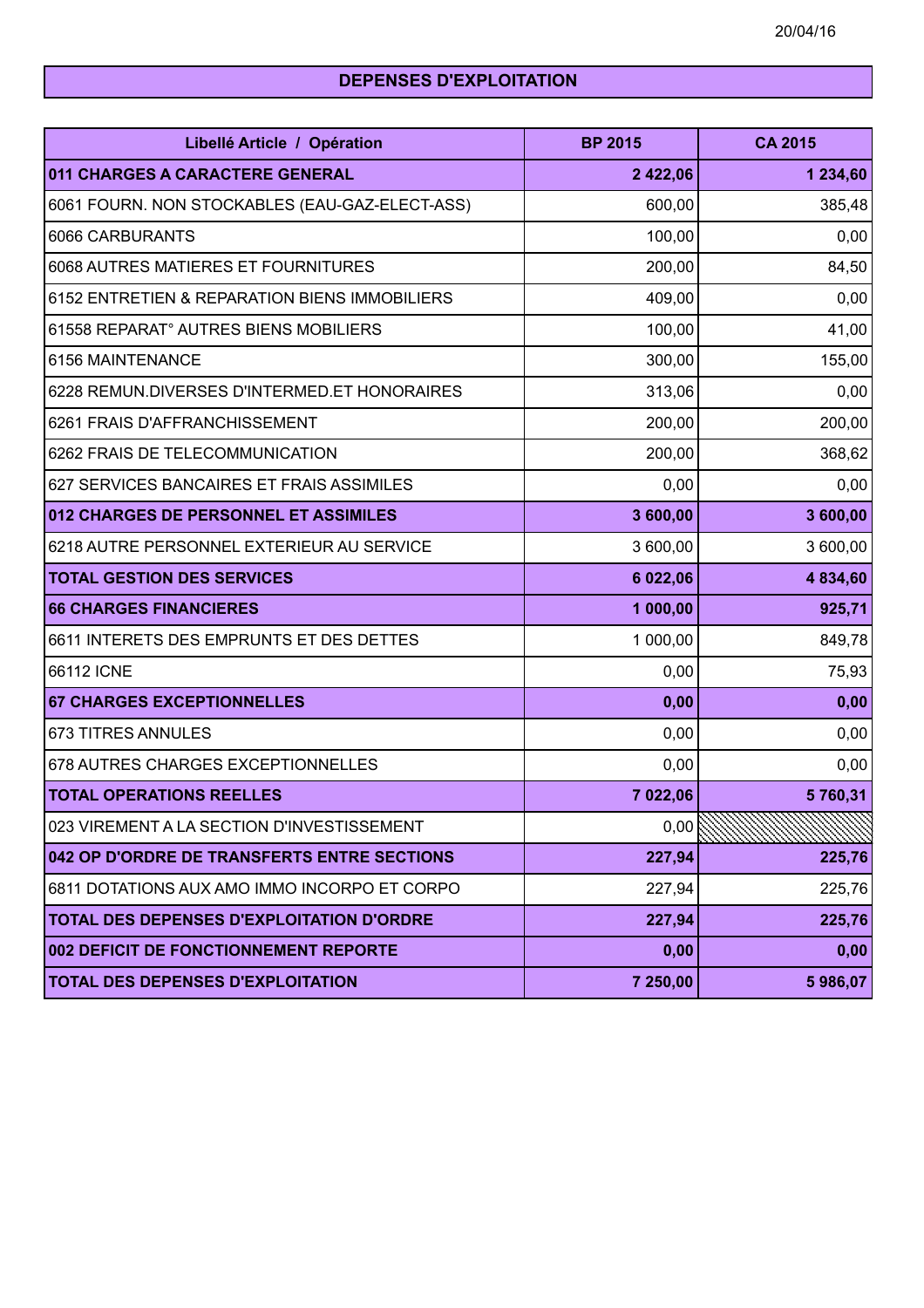### **BUDGET PORT DE POULDU PLAISANCE - COMPTE ADMINISTRATIF 2015 RECAPITULATIF PAR CHAPITRES**

### **DEPENSES D'EXPLOITATION**

| Libellé Article / Opération                  | <b>BP 2015</b> | CA 2015  |
|----------------------------------------------|----------------|----------|
| 011 CHARGES A CARACTERE GENERAL              | 2 422,06       | 1 234,60 |
| 012 CHARGES DE PERSONNEL ET ASSIMILES        | 3 600,00       | 3 600,00 |
| <b>TOTAL GESTION DES SERVICES</b>            | 6 022,06       | 4 834,60 |
| <b>66 CHARGES FINANCIERES</b>                | 1 000,00       | 925,71   |
| 67 CHARGES EXCEPTIONNELLES                   | 0,00           | 0,00     |
| <b>TOTAL OPERATIONS REELLES</b>              | 0,00           | 5760,31  |
| 023 VIREMENT A LA SECTION D'INVESTISSEMENT   | 0,00           |          |
| 042 OP D'ORDRE DE TRANSFERTS ENTRE SECTIONS  | 227,94         | 225,76   |
| 6811 DOTATIONS AUX AMO IMMO INCORPO ET CORPO | 227,94         | 225,76   |
| TOTAL DES DEPENSES D'EXPLOITATION D'ORDRE    | 227,94         | 225,76   |
| 002 DEFICIT DE FONCTIONNEMENT REPORTE        | 351,62         | 351,62   |
| TOTAL DES DEPENSES D'EXPLOITATION            | 227,94         | 5986,07  |

### **RECETTES D'EXPLOITATION**

| Libellé Article / Opération                 | <b>BP 2015</b> | CA 2015  |
|---------------------------------------------|----------------|----------|
| 70 VENTES PRODUITS, PRESTAT., MARCHANDISES  | 6 696,38       | 5 199,18 |
| <b>TOTAL GESTION DES SERVICES</b>           | 6 696.38       | 5 199.18 |
| <b>TOTAL DES OPERATIONS REELLES</b>         | 6 696,38       | 5 199,18 |
| 042 OP D'ORDRE DE TRANSFERTS ENTRE SECTIONS | 202.00         | 202,00   |
| <b>TOTAL GESTION DES DEPENSES D'ORDRE</b>   | 202.00         | 202,00   |
| TOTAL DES RECETTES D'EXPLOITATION           | 6898.38        | 5 401,18 |
| 002 EXCEDENT DE FONCTIONNEMENT REPORTE      | 351.62         | 351,62   |
| TOTAL DES RECETTES D'EXPLOITATION CUMULEES  | 7 250.00       | 5752,80  |

### **DEPENSES D'INVESTISSEMENT**

| Libellé Article / Opération                  | <b>BP 2015</b> | CA 2015     |
|----------------------------------------------|----------------|-------------|
| 20 IMMOBILISATIONS INCORPORELLES             | 1 000,00       | 0,00        |
| 21 IMMOBILISATIONS CORPORELLES               | 1 000.00       | 453,42      |
| 23 IMMOBILISATIONS EN COURS                  | 1 000.00       | 0.00        |
| <b>TOTAL DES DEPENSES D'EQUIPEMENT</b>       | 3 000,00       | 453,42      |
| <b>16 EMPRUNTS ET DETTES ASSIMILEES</b>      | 3 500,00       | 3 3 3 3 3 2 |
| 020 DEPENSES IMPREVUES                       | 416,00         | 0.00        |
| <b>TOTAL DES DEPENSES FINANCIERES</b>        | 3916,00        | 3 3 3 3 3 2 |
| 040 OP. D'ORDRE DE TRANSFERTS ENTRE SECTIONS | 202,00         | 202,00      |
| <b>TOTAL DES OPERATIONS D'ORDRE</b>          | 202,00         | 202,00      |
| TOTAL DES DEPENSES D'INVESTISSEMENT          | 7 118,00       | 3 988,74    |

| Libellé Article / Opération                  | <b>BP 2015</b> | CA 2015  |
|----------------------------------------------|----------------|----------|
| 164 EMPRUNTS AUPRES DES ETS DE CREDIT        | 0,00           | 0.00     |
| <b>TOTAL DES OPERATIONS REELLES</b>          | 0,00           | 0,00     |
| <b>1068 RESERVE EN INVESTISSEMENT</b>        | 0,00           | 0.00     |
| 021 VIREMENT DE LA SECTION D'EXPLOITATION    | 0.00           |          |
| 040 OP D'ORDRE DE TRANSFERTS ENTRE SECTIONS  | 227,94         | 225.76   |
| TOTAL DES RECETTES D'ORDRE                   | 227.94         | 225.76   |
| <b>TOTAL DES RECETTES D'INVESTISSEMENT</b>   | 227,94         | 225.76   |
| 001 RESULTAT ANTERIEUR REPORTE               | 6890.06        | 6 890.06 |
| TOTAL DES RECETTES D'INVESTISSEMENT CUMULEES | 7 118.00       | 7 115.82 |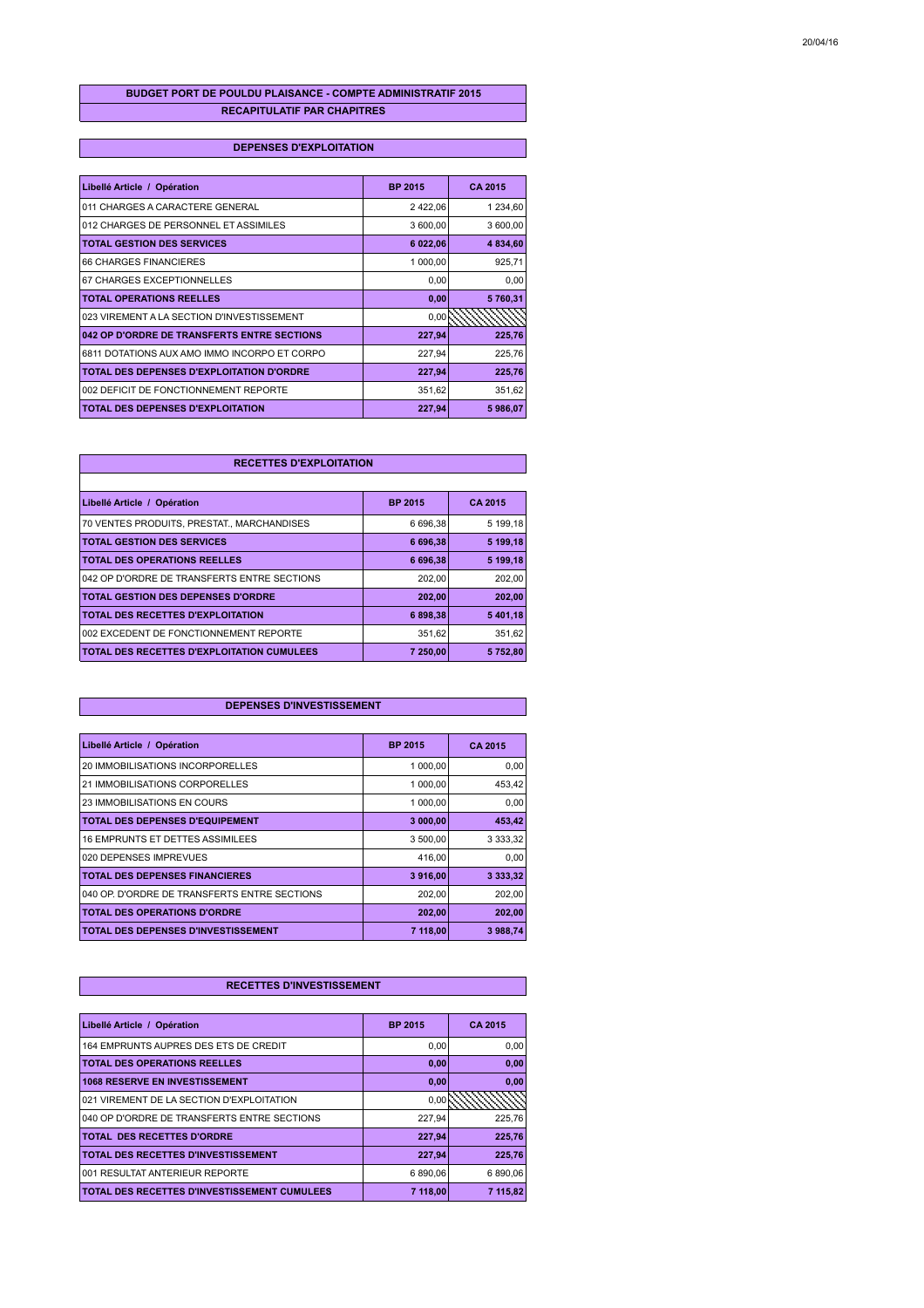| Libellé Article / Opération                            | <b>BP 2015</b> | <b>CA 2015</b> |
|--------------------------------------------------------|----------------|----------------|
| <b>13 SUBVENTIONS D INVESTISSEMENT</b>                 | 20 901,08      | 19 071,00      |
| 1313 SUBVENTION DU DEPARTEMENT (contrat de territoire) | 20 901,08      | 19 071,00      |
| 1313 SUBVENTION DU DEPARTEMENT (POLITIQUE ORDINAIRE)   | 0,00           | 0,00           |
| 1318 SUBVENTIONS EQUIPEMENT AUTRES                     | 0,00           | 0,00           |
| 1311 SUBVENTIONS EQUIPEMENT ETAT                       | 0,00           | 0,00           |
| 1314 SUBVENTION EQUIPEMENT COMMUNAL (fds concours)     | 0,00           | 0,00           |
| <b>1641 EMPRUNTS EN EUROS</b>                          | 0,00           | 0,00           |
| <b>10 APPORTS, DOTATIONS ET RESERVES</b>               | 0,00           | 0,00           |
| 1068 AUTRES RESERVES                                   | 0,00           | 0,00           |
| <b>TOTAL RECETTES REELLES</b>                          | 20 901,08      | 19 071,00      |
| 021 VIREMENT DE LA SECTION D'EXPLOITATION              | 0,00           |                |
| 040 OP D'ORDRE DE TRANSFERT ENTRE SECTIONS             | 81 742,00      | 81 742,00      |
| 28031 AMORT FRAIS D ETUDE                              | 0,00           | 0,00           |
| 28131 AMORTISSEMENT CONSTRUCTIONS DE BATIMENTS         | 11 094,62      | 11 094,62      |
| 28135 AMORT INSTAL.GEN., AGENC., AMENAG. CONSTRUC      | 57 104,44      | 57 104,44      |
| 28153 AMORT. INSTALL. A CARACTERE SPECIFIQUE           | 10 403,82      | 10 403,82      |
| 28154 AMORTISSEMENT MATERIEL INDUSTRIEL                | 400,97         | 400,97         |
| 28181 AMORT INSTALLATIONS GENERALES                    | 0,00           | 0,00           |
| 28182 AMORTISSEMENT MATERIEL DE TRANSPORT              | 909,49         | 909,49         |
| 28188 AMORTISSEMENT AUTRES IMMOBILISATIONS             | 1828,66        | 1828,66        |
| 041 OPERATIONS PATRIMONIALES                           | 0,00           | 0,00           |
| 2315 AVANCES ET ACCOMPTES VERSES (avances)             | 0,00           | 0,00           |
| <b>TOTAL RECETTES D'ORDRE</b>                          | 81 742,00      | 81 742,00      |
| TOTAL DES RECETTES D'INVESTISSEMENT                    | 102 643,08     | 100 813,00     |
| 001 EXCEDENT D'INVESTISSEMENT REPORTE                  | 37 990,92      | 37 990,92      |
| <b>TOTAL RECETTES INVESTISSEMENT</b>                   | 140 634,00     | 138 803,92     |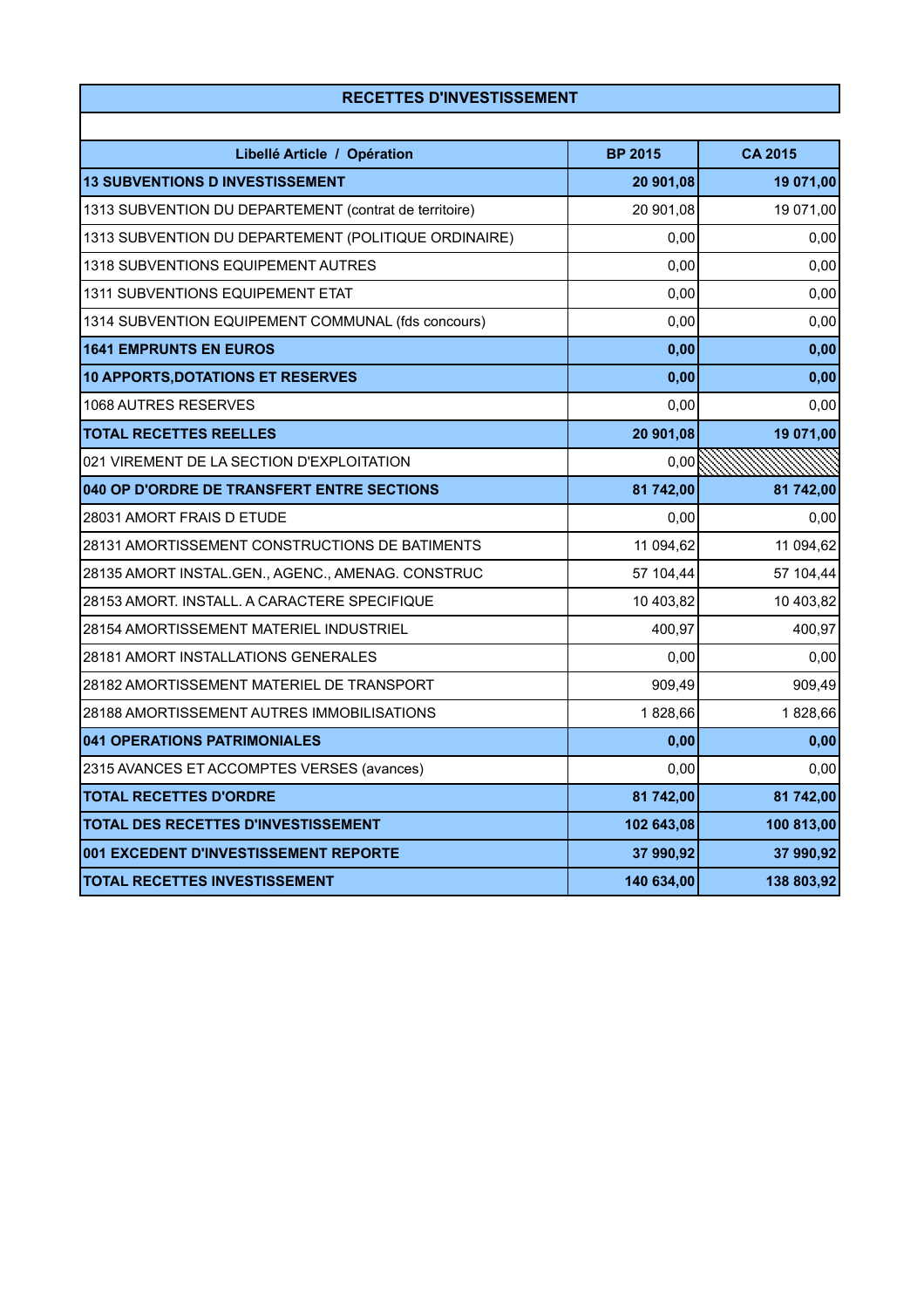# **DEPENSES D'INVESTISSEMENT**

| Libellé Article / Opération                   | <b>BP 2015</b> | <b>CA 2015</b> |
|-----------------------------------------------|----------------|----------------|
| <b>10 APPORTS, DOTATIONS ET RESERVES</b>      | 0,00           | 0,00           |
| 1068 AUTRES RESERVES                          | 0,00           | 0,00           |
| <b>21 IMMOBILISATIONS CORPORELLES</b>         | 1 500,00       | 0,00           |
| 2154 MATERIEL INDUSTRIEL                      | 1 500,00       | 0,00           |
| 2184 MOBILIER                                 | 0,00           | 0,00           |
| 2183 MATERIEL INFORMATIQUE                    | 0,00           | 0,00           |
| <b>23 IMMOBILISATIONS EN COURS</b>            | 43 000,00      | 8 041,09       |
| 2313 IMMOBILISATIONS EN COURS - CONSTRUCTIONS | 7 000,00       | 0,00           |
| 23151 GROS TRAVAUX SUR QUAIS                  | 0,00           | 0,00           |
| 23152 GROSSES REPARATIONS DE MOUILLAGES       | 5 000,00       | 4 751,09       |
| 23153 GROSSES REPARATIONS MOLES               | 1 000,00       | 200,00         |
| 2318 GROSSES REPARATIONS HALLE A MAREE        | 30 000,00      | 3 090,00       |
| 238 AVANCES ET ACCOMPTES VERSES               | 0,00           | 0,00           |
| <b>TOTAL DES DEPENSES D'EQUIPEMENT</b>        | 44 500,00      | 8 041,09       |
| <b>16 EMPRUNTS ET DETTES ASSIMILES</b>        | 38 000,00      | 37 002,81      |
| <b>1641 EMPRUNTS EN EUROS</b>                 | 38 000,00      | 37 002,81      |
| 020 DEPENSES IMPREVUES                        | 10 200,00      |                |
| <b>TOTAL DES DEPENSES REELLES</b>             | 92 700,00      | 45 043,90      |
| 040 OP. D'ORDRE DE TRANSFERTS ENTRE SECTIONS  | 47 934,00      | 47 934,00      |
| 1068 AUTRES RESERVES                          | 11 074,00      | 11 074,00      |
| 13911 SUB INVMT COMPTE RESULTAT / ETAT        | 5 132,00       | 5 132,00       |
| 13912 SUBV. EQUIP. REGION/CPTE RESULTAT       | 6 381,00       | 6 381,00       |
| 13913 SUBV. EQUIP. DEPART/CPTE RESULTAT       | 14 879,00      | 14 879,00      |
| 13914 SUBV EQUIP COMMUNE                      | 0,00           | 0,00           |
| 13917SUB INVMT COMPTE RESULTAT / FDS STRUCTU  | 6 068,00       | 6 068,00       |
| 13918 SUB INVMT COMPTE RESULTAT / autres      | 4 400,00       | 4 400,00       |
| 041 OPERATIONS PATRIMONIALES                  | 0,00           | 0,00           |
| 2315 IMMOB EN COURS INST TECHN (avances)      | 0,00           | 0,00           |
| TOTAL DES DEPENSES D'INVESTISSEMENT           | 140 634,00     | 92 977,90      |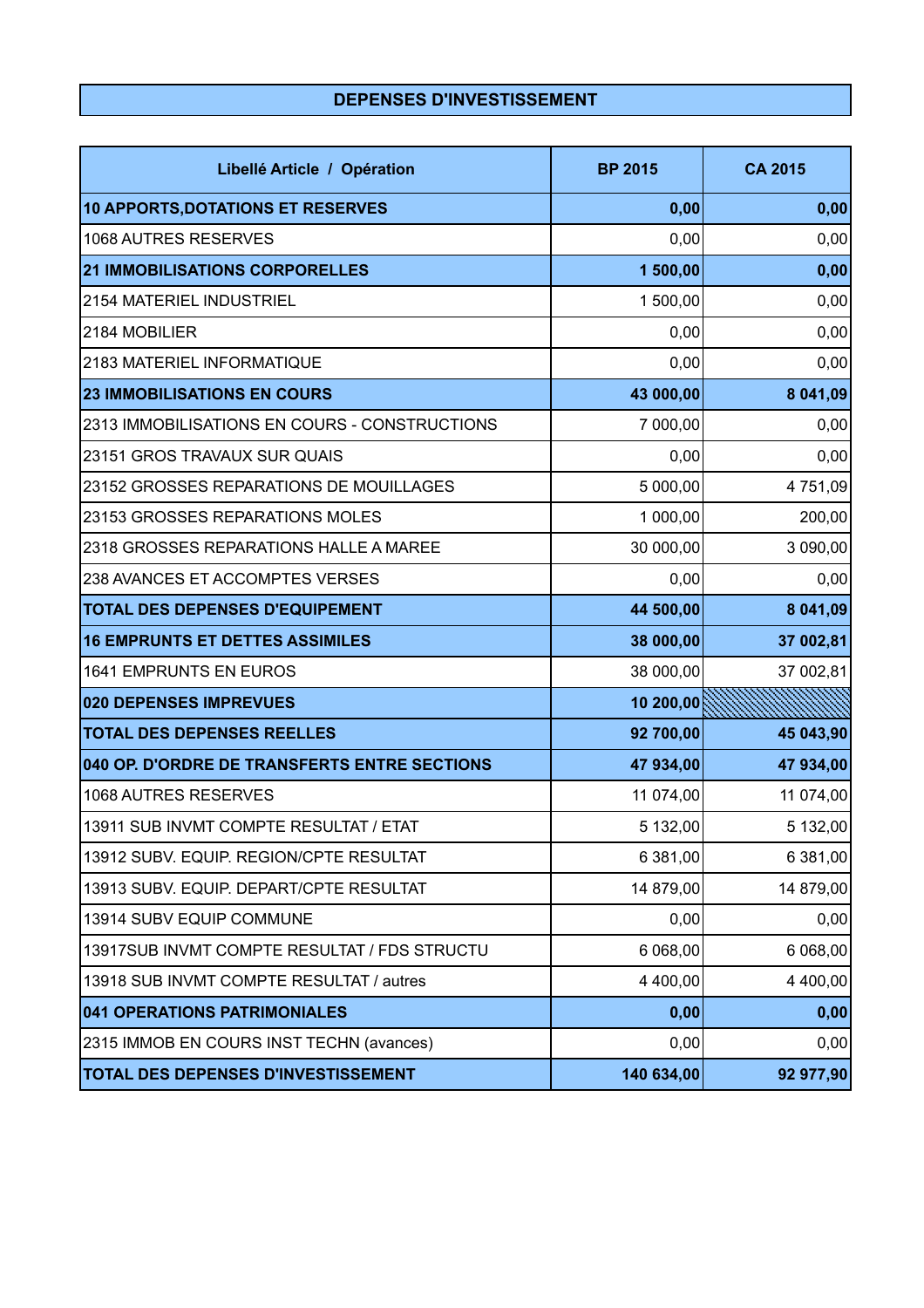# **RECETTES D'EXPLOITATION**

| Libellé Article / Opération                   | <b>BP 2015</b> | <b>CA 2015</b> |
|-----------------------------------------------|----------------|----------------|
| 70 VENTES PRODUITS, PRESTAT., MARCHANDISES    | 128 700,00     | 129 904,66     |
| 701 VENTE DE PRODUITS FINIS (GLACE)           | 5 500,00       | 5 205,86       |
| 706 PRESTATIONS DE SERVICES                   | 105 000,00     | 105 408,22     |
| 7083 LOCATIONS DIVERSES                       | 17 500,00      | 18 518,76      |
| 7088 AUTRES PRODUITS D'ACTIVITES ANNEXES      | 700,00         | 771,82         |
| <b>75 AUTRES PRODUITS DE GESTION COURANTE</b> | 15 000,00      | 13 952,00      |
| 758 PRODUITS DIVERS DE GESTION COURANTE       | 15 000,00      | 13 952,00      |
| <b>TOTAL GESTION DE SERVICES</b>              | 143 700,00     | 143 856,66     |
| <b>77 PRODUITS EXCEPTIONNELS</b>              | 3 3 1 4 , 25   | 3 272,00       |
| 7717 DEGREVEMENTS D'IMPOTS AUTRES QUE         | 3 3 1 4 , 25   | 3 272,00       |
| <b>TOTAL DES OPERATIONS REELLES</b>           | 147 014,25     | 147 128,66     |
| 042 OP. D'ORDRE DE TRANSFERTS ENTRE SECTIONS  | 47 934,00      | 47 934,00      |
| 777 QUOTE-PART SUBV.INVEST.TRANS.RESULT EXER  | 36 860,00      | 36 860,00      |
| 778 AUTRES PRODUITS EXCEPTIONNELS             | 11 074,00      | 11 074,00      |
| TOTAL DES RECETTES D'EXPLOITATION             | 194 948,25     | 195 062,66     |
| 002 EXCEDENT DE FONCTIONNEMENT REPORTE        | 11 152,75      | 11 152,75      |
| <b>TOTAL RECETTES DE FONCTIONNEMENT</b>       | 206 101,00     | 206 215,41     |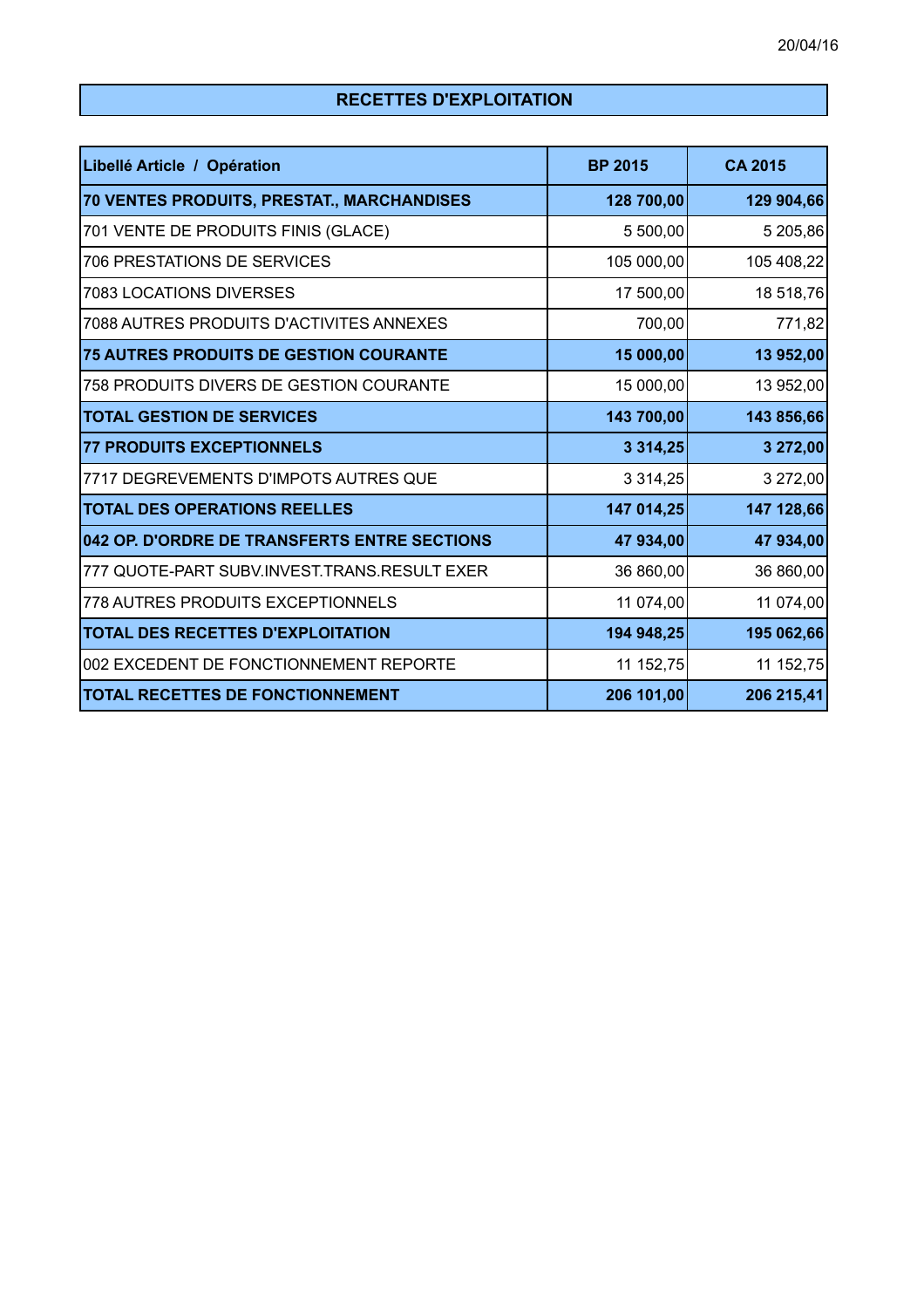## **DEPENSES D'EXPLOITATION**

| Libellé Article / Opération                    | <b>BP 2015</b> | <b>CA 2015</b> |
|------------------------------------------------|----------------|----------------|
| 011 CHARGES A CARACTERE GENERAL                | 56 440,00      | 50 372,43      |
| 6061 FOURN. NON STOCKABLES (EAU-GAZ-ELECT-ASS) | 6 600,00       | 8 474,07       |
| 6063 FOURN. D'ENTRETIEN ET PETIT EQUIPEMENT    | 2 500,00       | 2 642,07       |
| 6064 FOURNITURES ADMINISTRATIVES               | 450,00         | 0,00           |
| 6066 CARBURANTS                                | 2 400,00       | 1 188,62       |
| 6068 AUTRES MATIERES ET FOURNITURES            | 2 000,00       | 2 004,06       |
| 6135 LOCATIONS MOBILIERES                      | 4 800,00       | 5424,72        |
| 6152 ENTRETIEN & REPARATION BIENS IMMOBILIERS  | 1 000,00       | 605,01         |
| 61551 ENTRETIEN ET REPAR.MATERIEL ROULANT      | 1 000,00       | 2 043,14       |
| 61558 ENTRET. ET REPAR.AUTRES BIENS MOBILIERS  | 3 000,00       | 5 306,22       |
| 6156 MAINTENANCE                               | 3 650,00       | 3 402,86       |
| 6161 PRIMES D'ASSURANCES MULTIRISQUES          | 600,00         | 565,47         |
| 618 DIVERS                                     | 100,00         | 117,53         |
| 6188 AUTRES FRAIS DIVERS                       | 500,00         | 447,48         |
| 6228 REMUN. DIVERSES D'INTERMED. ET HONORAIRES | 3 000,00       | 2 460,32       |
| 6236 CATALOGUES ET IMPRIMES                    | 300,00         | 155,00         |
| 6237 PUBLICATIONS                              | 350,00         | 0,00           |
| 6238 FRAIS DIVERS DE PUBLICITE                 | 0,00           | 0,00           |
| 6248 FRAIS DE TRANSPORTS DIVERS                | 180,00         | 0,00           |
| 6251 VOYAGES ET DEPLACEMENTS                   | 100,00         | 51,20          |
| 6256 MISSIONS                                  | 100,00         | 0,00           |
| 6261 FRAIS D'AFFRANCHISSEMENT                  | 600,00         | 547,25         |
| 6281 CONCOURS DIVERS                           | 600,00         | 599,85         |
| 6262 FRAIS DE TELECOMMUNICATION                | 600,00         | 826,56         |
| 627 SERVICES BANCAIRES ET ASSIMILES            | 10,00          | 0,00           |
| 635111 COTISATION FONCIERE DES ENTREPRISES     | 6 500,00       | 6425,00        |
| 63512 TAXES FONCIERES                          | 15 500,00      | 7 086,00       |
| 012 CHARGES DE PERSONNEL ET ASSIMILES          | 58 900,00      | 58 900,00      |
| 6218 AUTRE PERSONNEL EXTERIEUR AU SERVICE      | 58 900,00      | 58 900,00      |
| <b>65 AUTRES CHARGES DE GESTION COURANTE</b>   | 0,00           | 0,00           |
| 658 CHARGES DIVERSES DE GESTION COURANTE       | 0,00           | 0,00           |
| <b>TOTAL GESTION DES SERVICES</b>              | 115 340,00     | 109 272,43     |
| <b>66 CHARGES FINANCIERES</b>                  | 9 019,00       | 7996,59        |
| 6611 INTERETS DES EMPRUNTS ET DES DETTES       | 9 019,00       | 6441,51        |
| 66112 INTERETS RATTACHEMENTS ICNE              | 0,00           | 1 555,08       |
| <b>67 CHARGES EXCEPTIONELLES</b>               | 0,00           | 0,00           |
| 673 TITRES ANNULES                             | 0,00           | 0,00           |
| 022 DEPENSES IMPREVUES                         | 0,00           |                |
| <b>TOTAL DES OPERATIONS REELLES</b>            | 124 359,00     | 117 269,02     |
| 023 VIREMENT A LA SECTION D'INVESTISSEMENT     | 0,00           |                |
| 042 OP. D'ORDRE DE TRANSFERTS ENTRE SECTIONS   | 81 742,00      | 81 742,00      |
| 6811 DOTATIONS AUX AMORT.IMMOB.INCORP.ET CORP  | 81 742,00      | 81 742,00      |
| <b>TOTAL DES DEPENSES D'EXPLOITATION</b>       | 206 101,00     | 199 011,02     |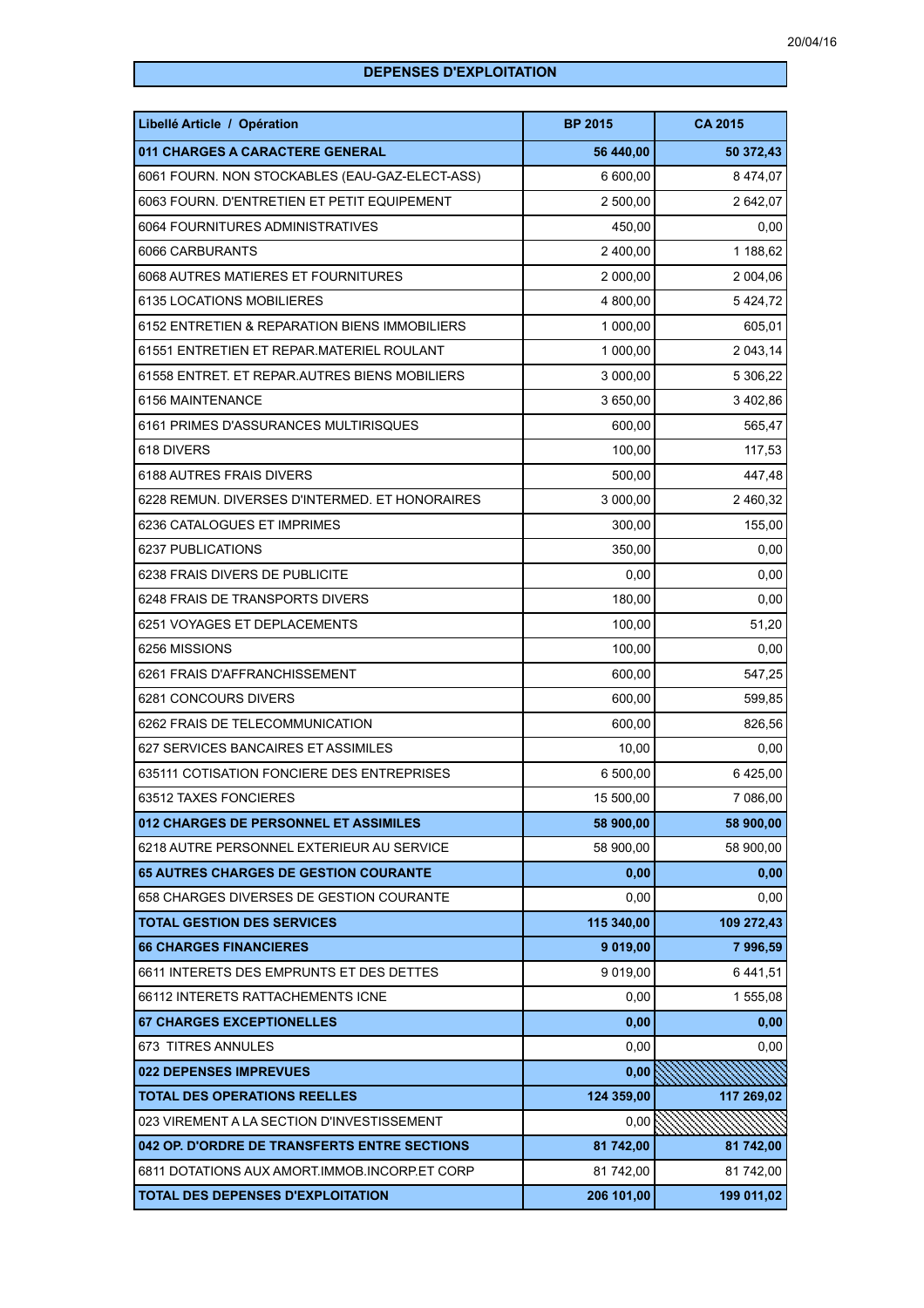### **BUDGET PORT DE DOELAN - COMPTE ADMINISTRATIF 2015 RECAPITULATIF PAR CHAPITRES**

### **DEPENSES D'EXPLOITATION**

| Libellé Article / Opération                  | <b>BP 2015</b> | <b>CA 2015</b> |
|----------------------------------------------|----------------|----------------|
| 011 CHARGES A CARACTERE GENERAL              | 56 440,00      | 50 372,43      |
| 012 CHARGES DE PERSONNEL ET ASSIMILES        | 58 900,00      | 58 900,00      |
| 65 AUTRES CHARGES DE GESTION COURANTE        | 0,00           | 0,00           |
| <b>TOTAL GESTION DES SERVICES</b>            | 115 340,00     | 109 272,43     |
| 66 CHARGES FINANCIERES                       | 9 019,00       | 7 996,59       |
| 67 CHARGES EXCEPTIONELLES                    | 0,00           | 0,00           |
| 022 DEPENSES IMPREVUES                       | 0.00           |                |
| <b>TOTAL DES OPERATIONS REELLES</b>          | 124 359,00     | 117 269,02     |
| 023 VIREMENT A LA SECTION D'INVESTISSEMENT   | 0,00           |                |
| 042 OP. D'ORDRE DE TRANSFERTS ENTRE SECTIONS | 81 742,00      | 81 742,00      |
| <b>TOTAL DES DEPENSES D'EXPLOITATION</b>     | 206 101,00     | 199 011,02     |

### **RECETTES D'EXPLOITATION**

| Libellé Article / Opération                  | <b>BP 2015</b> | CA 2015    |
|----------------------------------------------|----------------|------------|
| 70 VENTES PRODUITS, PRESTAT., MARCHANDISES   | 128 700,00     | 129 174.66 |
| 75 AUTRES PRODUITS DE GESTION COURANTE       | 15 000.00      | 13 952.00  |
| <b>TOTAL GESTION DE SERVICES</b>             | 143 700,00     | 143 126,66 |
| 77 PRODUITS EXCEPTIONNELS                    | 3 3 1 4 . 2 5  | 3 272,00   |
| <b>TOTAL DES OPERATIONS REELLES</b>          | 147 014,25     | 146 398.66 |
| 042 OP. D'ORDRE DE TRANSFERTS ENTRE SECTIONS | 47 934,00      | 47 934.00  |
| <b>TOTAL DES RECETTES D'EXPLOITATION</b>     | 194 948,25     | 194 332.66 |
| 002 EXCEDENT DE FONCTIONNEMENT REPORTE       | 11 152,75      | 11 152.75  |
| <b>TOTAL RECETTES DE FONCTIONNEMENT</b>      | 206 101.00     | 205 485,41 |

#### **DEPENSES D'INVESTISSEMENT**

| Libellé Article / Opération                   | <b>BP 2015</b> | CA 2015   |
|-----------------------------------------------|----------------|-----------|
| <b>21 IMMOBILISATIONS CORPORELLES</b>         | 1 500,00       | 0,00      |
| <b>23 IMMOBILISATIONS EN COURS</b>            | 43 000.00      | 8 041.09  |
| <b>TOTAL DES DEPENSES D'EQUIPEMENT</b>        | 44 500,00      | 8 041,09  |
| 16 EMPRUNTS ET DETTES ASSIMILES               | 38 000.00      | 37 002.81 |
| 020 DEPENSES IMPREVUES                        | 10 200,00      |           |
| <b>TOTAL DES DEPENSES REELLES</b>             | 92 700,00      | 45 043,90 |
| 1040 OP. D'ORDRE DE TRANSFERTS ENTRE SECTIONS | 47 934.00      | 47 934.00 |
| 041 OPERATIONS PATRIMONIALES                  | 0.00           | 0,00      |
| <b>TOTAL DES DEPENSES D'INVESTISSEMENT</b>    | 140 634,00     | 92 977,90 |

| Libellé Article / Opération                | <b>BP 2015</b> | CA 2015     |
|--------------------------------------------|----------------|-------------|
| 13 SUBVENTIONS D INVESTISSEMENT            | 20 901.08      | 19 071.00   |
| 1641 EMPRUNTS EN EUROS                     | 0.00           | 0.00        |
| 10 APPORTS, DOTATIONS ET RESERVES          | 0,00           | 0,00        |
| <b>TOTAL RECETTES REELLES</b>              | 20 901,08      | 19 071,00   |
| 021 VIREMENT DE LA SECTION D'EXPLOITATION  | 0,00           | ペーパー・・・・・・・ |
| 040 OP D'ORDRE DE TRANSFERT ENTRE SECTIONS | 81 742.00      | 81 742.00   |
| 041 OPERATIONS PATRIMONIALES               | 0,00           | 0.00        |
| <b>TOTAL RECETTES D'ORDRE</b>              | 81 742,00      | 81 742,00   |
| TOTAL DES RECETTES D'INVESTISSEMENT        | 102 643,08     | 100 813,00  |
| 001 EXCEDENT D'INVESTISSEMENT REPORTE      | 37 990,92      | 37 990,92   |
| <b>TOTAL RECETTES INVESTISSEMENT</b>       | 140 634.00     | 138 803.92  |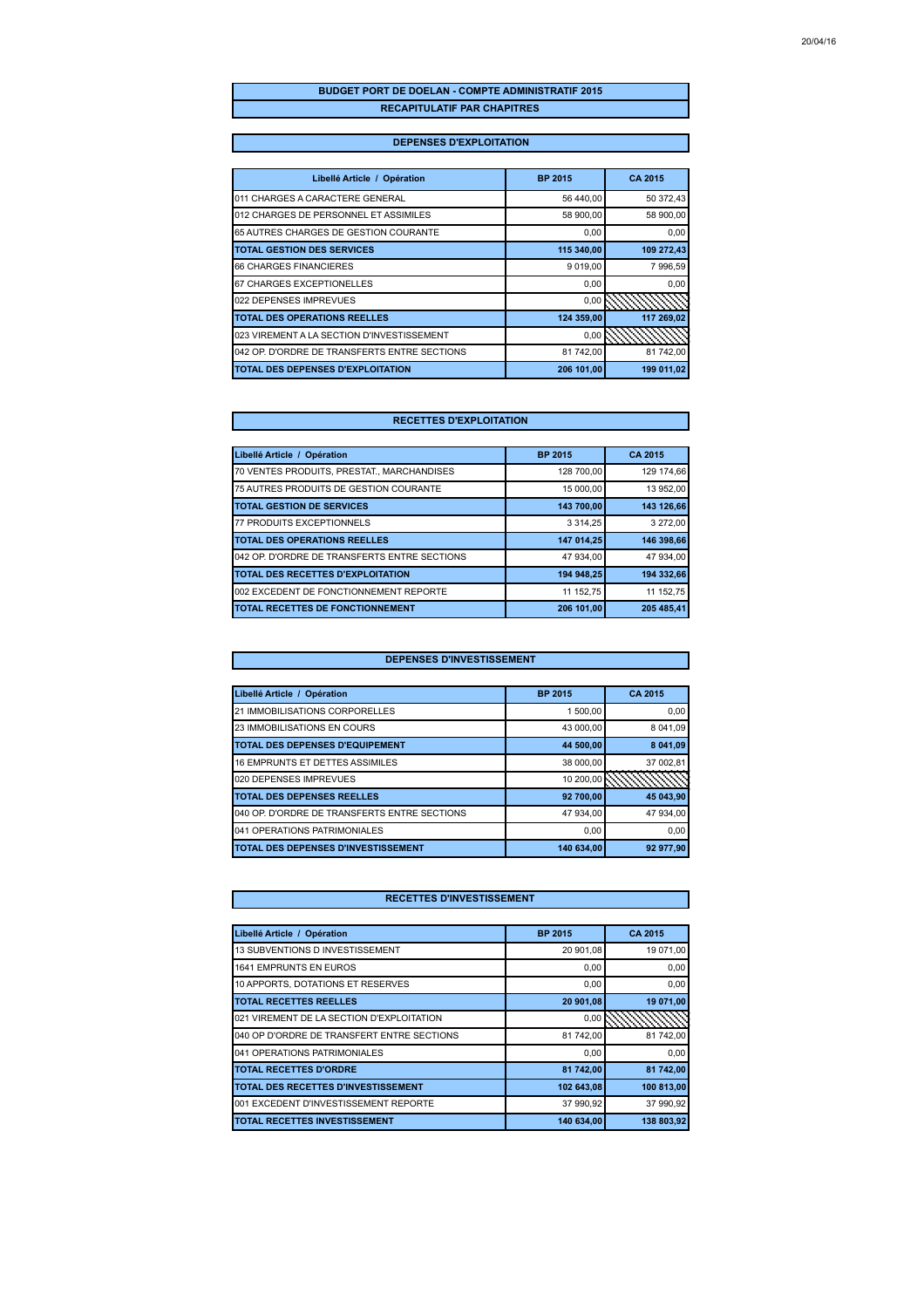# **BUDGET ASSAINISSEMENT - COMPTE ADMINISTRATIF 2015 & BUDGET PRIMITIF 2016 RECETTES D'INVESTISSEMENT**

| Libellé Article / Opération                                  | <b>BP 2015</b> | <b>CA 2015</b> |
|--------------------------------------------------------------|----------------|----------------|
| <b>13 SUBVENTIONS D'INVESTISSEMENTS</b>                      | 781 804,00     | 881 475,00     |
| 13111 SUBVENTION AGENCE DE L'EAU STEP et réseaux             | 515 899,00     | 214 407,00     |
| 13111 SUBVENTION AGENCE DE L'EAU EXTENSION Doëlan            | 144 900,00     | 0,00           |
| 13111 SUBVENTION AGENCE DE L'EAU contrôle branchements       | 17 505,00      | 0,00           |
| 13111 SUBVENTION AGENCE DE L EAU Les dunes                   | 0,00           | 0,00           |
| 1313 SUBVENTION DU DEPARTEMENT STEP et réseaux               | 0,00           | 667 068,00     |
| 1313 SUBVENTION DU DEPARTEMENT EXTENSION Doëlan              | 103 500,00     |                |
| <b>1641 EMPRUNTS EN EURO</b>                                 | 934 964,22     | 400 000,00     |
| 1641 EMPRUNT EN EURO                                         | 934 964,22     | 400 000,00     |
| <b>TOTAL DES RECETTES D'EQUIPEMENT</b>                       | 1716 768,22    | 1 281 475,00   |
| 10 APPORTS, DOTATIONS ET RESERVES                            | 142 131,78     | 142 131,78     |
| 1068 RESERVE                                                 | 142 131,78     | 142 131,78     |
| <b>1641 EMPRUNTS EN EURO</b>                                 | 0,00           | 252 000,00     |
| 167 EMPRUNTS CONDITIONS PARTICULIERES - AVANCES AG EAU       | 0,00           | 252 000,00     |
| <b>27 AUTRES IMMOBILISATIONS FINANCIERES</b>                 | 351 000,00     | 168 011,37     |
| 2762 CREANCE SUR TRANSFERT TVA                               | 351 000,00     | 168 011,37     |
| <b>TOTAL DES RECETTES FINANCIERES</b>                        | 493 131,78     | 562 143,15     |
| <b>TOTAL DES RECETTES REELLES</b>                            | 2 209 900,00   | 1843 618,15    |
| 021 VIREMENT DE LA SECTION D'EXPLOITATION                    | 428 400,00     |                |
| 040 OP. D'ORDRE DE TRANSFERTS ENTRE SECTIONS                 | 120 700,00     | 120 642,71     |
| 211 TERRAINS                                                 | 0,00           | 0,00           |
| 2803 AMORTISSEMENT FRAIS DE RECHERCHE                        | 19 550,00      | 19 503,06      |
| 28121 AMORTISSEMENT TERRAINS NUS                             | 0,00           | 1 191,36       |
| 2813 AMORTISSEMENT CONSTRUCTIONS                             | 0,00           | 0,00           |
| 28158 AMORTISSEMENT IMMO CORPO AUTRES                        | 101 150,00     | 99 948,29      |
| 041 OPERATIONS PATRIMONIALES                                 | 351 000,00     | 168 011,37     |
| 2031 FRAIS D'ETUDES NOUVELLE STATION EU                      |                | 2910,20        |
| 2315 INSTALLATIONS TECHNIQUES (EXTENS.- REHAB.RESEAU)        |                | 18 963,40      |
| 23151 CONSTRUCTION STATION D'EPURATION                       |                | 75 182,69      |
| 231514 REFECTION A NEUF DES RESEAUX                          |                | 69 289,08      |
| 231515 EXTENSION RESEAU Doëlan                               |                | 1 666,00       |
| 238 AVANCES ET ACOMPTES VERSES                               |                |                |
| <b>TOTAL DES RECETTES D'ORDRE</b>                            | 900 100,00     | 288 654,08     |
| <b>TOTAL DES RECETTES D'INVESTISSEMENT (REELLES + ORDRE)</b> | 3 110 000,00   | 2 132 272,23   |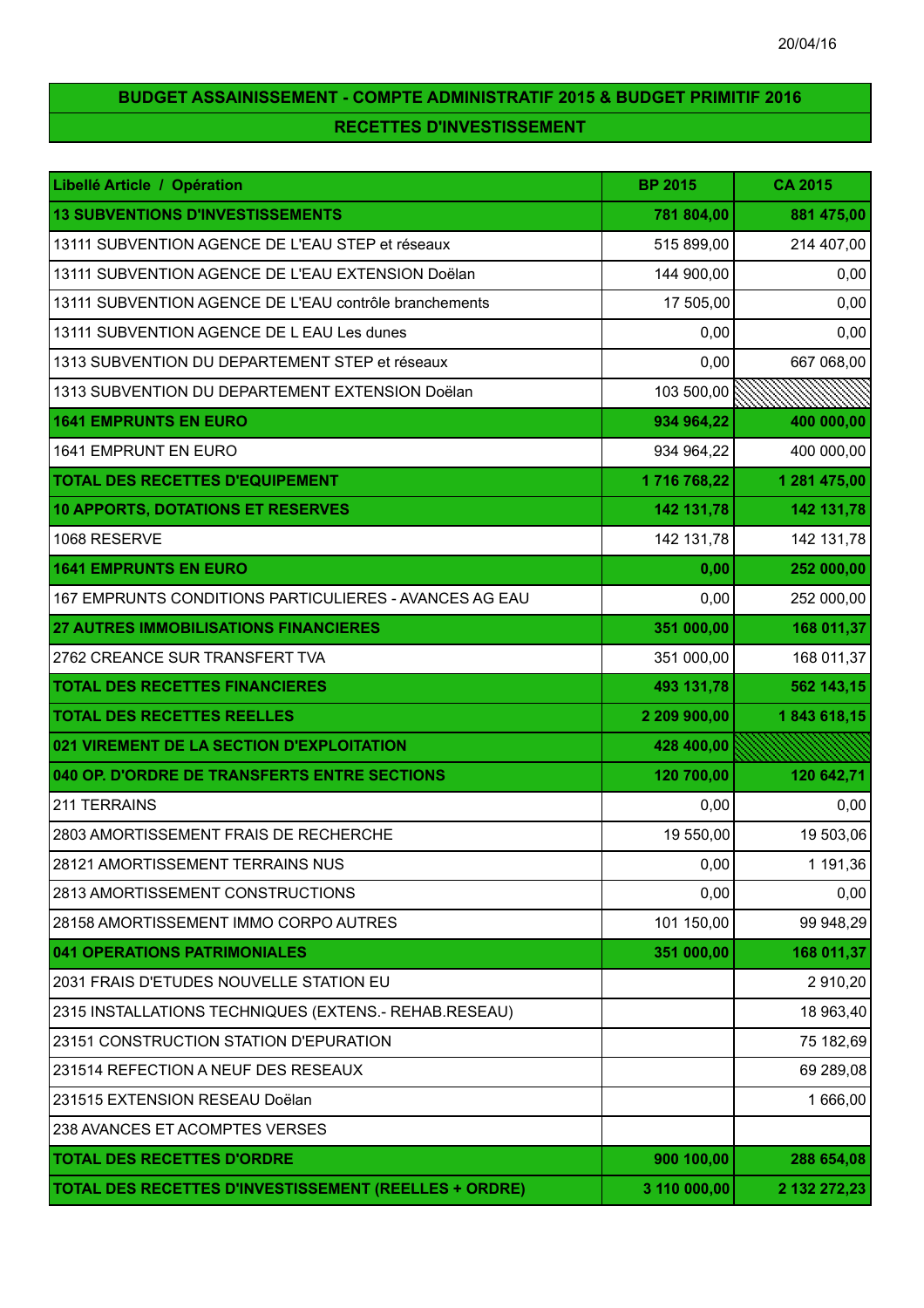## **DEPENSES D'INVESTISSEMENT**

| Libellé Article / Opération                                 | <b>BP 2015</b> | <b>CA 2015</b> |
|-------------------------------------------------------------|----------------|----------------|
| <b>20 IMMOBILISATIONS INCORPORELLES</b>                     | 80 000,00      | 30 617,20      |
| 2031 FRAIS D'ETUDES NOUVELLE STATION E.U.                   | 0,00           | 1 674,00       |
| 20312 FRAIS D'ETUDE ZONAGE ASSAINISSEMENT                   | 0,00           | 0,00           |
| 20313 FRAIS ETUDE CONTRÔLE DE BRANCHEMENTS                  | 80 000,00      | 28 943,20      |
| <b>21 IMMOBILISATIONS CORPORELLES</b>                       | 3 000,00       | 0,00           |
| 2111 ACHAT DE TERRAINS                                      | 3 000,00       | 0,00           |
| <b>23 IMMOBILISATIONS EN COURS</b>                          | 1 219 300,00   | 990 592,12     |
| 2315 INSTALLATIONS TECHNIQUES (EXTENS. & REHAB. RESEAU)     | 0,00           | 113 780,45     |
| 23151 CONSTRUCTION STATION EPURATION                        | 172 300,00     | 450 325,12     |
| 231514 REFECTION A NEUF DES RESEAUX                         | 900 000,00     | 416 490,55     |
| 231514 RESEAU pompe PR St Mady                              | 0,00           | 0,00           |
| 231514 Réfection lotissement des Dunes                      | 0,00           | 0,00           |
| 231514 Travaux quai rive gauche raccordement                | 0,00           | 0,00           |
| 231515 EXTENSION DOELAN                                     | 97 000,00      | 9 9 9 6 , 0 0  |
| 231516 EQUIPEMENT DES POSTES                                | 50 000,00      | 0,00           |
| <b>TOTAL DES DEPENSES D'EQUIPEMENT</b>                      | 1 302 300,00   | 1 021 209,32   |
| <b>16 EMPRUNTS ET DETTES ASSIMILEES</b>                     | 618 145,62     | 568 431,62     |
| 1641 EMPRUNTS EN EURO                                       | 571 000,00     | 568 431,62     |
| 020 DEPENSES IMPREVUES                                      | 47 145,62      |                |
| <b>TOTAL DES DEPENSES FINANCIERES</b>                       | 618 145,62     | 568 431,62     |
| <b>TOTAL DES DEPENSES REELLES</b>                           | 1920 445,62    | 1 589 640,94   |
| 040 OP. D'ORDRE DE TRANSFERTS ENTRE SECTIONS                | 26 442,00      | 26 442,00      |
| 139111 SUBVENTIONS INVESTT AGENCE DE L'EAU/RESULTAT         | 6 502,00       | 6 502,00       |
| 139118 SUBVENTION INVESTT CPTE RESULTAT/AUTRES ETS NAT      | 976,00         | 976,00         |
| 13912 SUBVENTION INVESTT COMPTE RESULTAT/REGION             | 358,00         | 358,00         |
| 13913 SUBVENTION INVESTT /DEPARTEMENT/CPTE RESULTAT         | 18 606,00      | 18 606,00      |
| 041 AUTRES IMMOBILISATIONS FINANCIERES                      | 351 000,00     | 168 011,37     |
| 2315 INSTALLATIONS TECHNIQUES (EXTENS. & REHAB. RESEAU)     | 0,00           | 0,00           |
| 2762 CREANCE SUR TRANSFERT TVA                              | 351 000,00     | 168 011,37     |
| <b>TOTAL DES DEPENSES D'ORDRE</b>                           | 377 442,00     | 194 453,37     |
| <b>TOTAL DES DEPENSES D'INVESTISSEMENT (REELES + ORDRE)</b> | 2 297 887,62   | 1784 094,31    |
| 001 RESULTAT REPORTE                                        | 812 112,38     | 812 112,38     |
| <b>TOTAL DES DEPENSES D'INVESTISSEMENT</b>                  | 3 110 000,00   | 2 596 206,69   |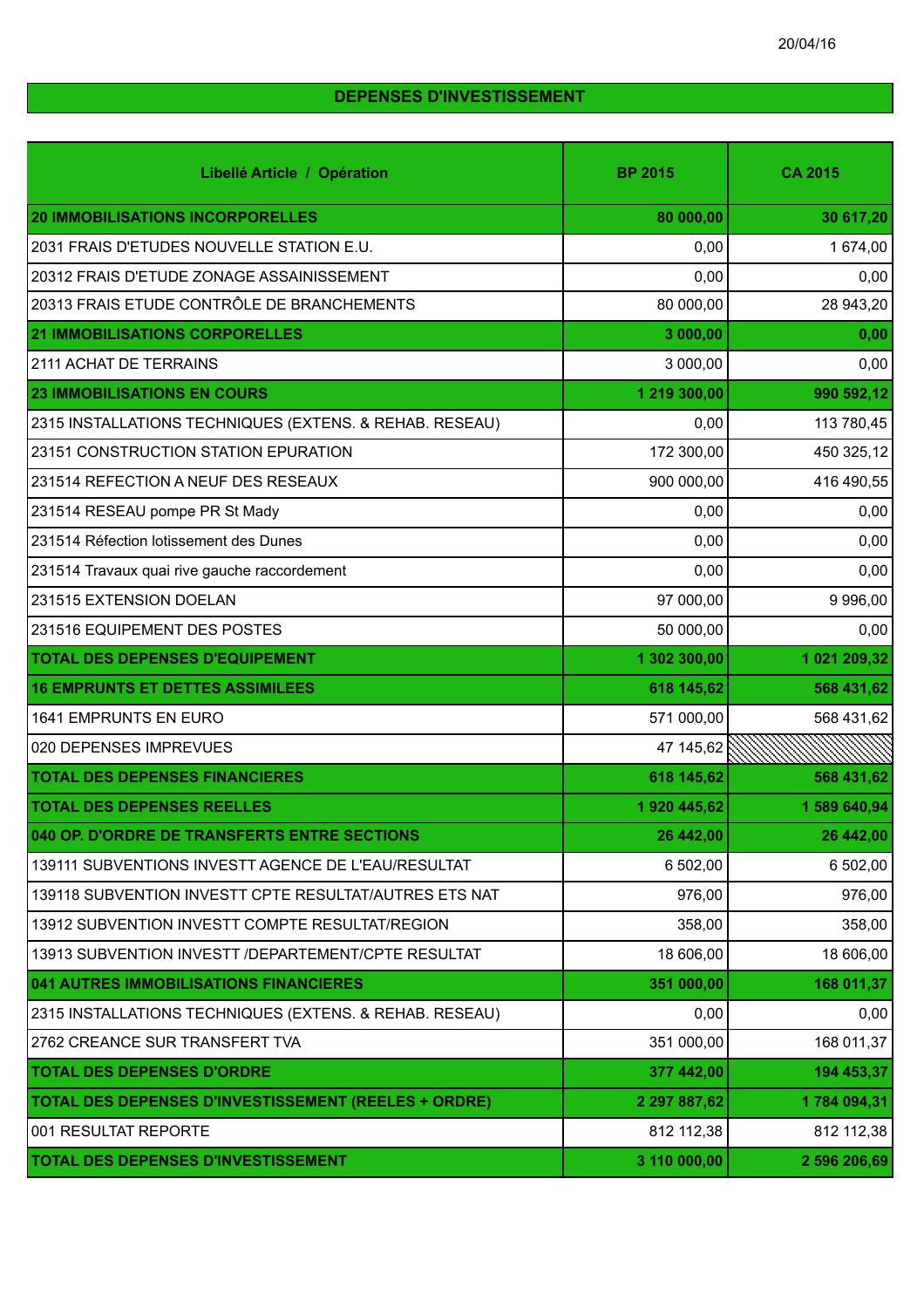# **RECETTES D'EXPLOITATION**

| Libellé Article / Opération                        | <b>BP 2015</b> | <b>CA 2015</b> |
|----------------------------------------------------|----------------|----------------|
| 70 VENTES PROD FABRIQ, PREST SERV, MARCHANDISES    | 394 000,00     | 461 672,87     |
| 70613 PARTICIPATION ASSAINISSEMENT COLLECTIF       | 98 500,00      | 162 250,00     |
| 70611 REDEVANCE D'ASSAINISSEMENT COLLECTIF         | 295 500,00     | 299 422,87     |
| <b>TOTAL GESTION DES SERVICES</b>                  | 394 000,00     | 461 672,87     |
| <b>77 PRODUITS EXCEPTIONNELS</b>                   | 258 220,30     | 0,00           |
| 775 PRODUITS DES CESSIONS D ELEMENTS D ACTIFS      | 8 220,30       | 0,00           |
| 778 REPRISE DE PROVISIONS                          | 250 000,00     | 0,00           |
| <b>TOTAL DES OPERATIONS REELLES</b>                | 652 220,30     | 461 672,87     |
| 042 OP. D'ORDRE DE TRANSFERTS ENTRE SECTIONS       | 26 442,00      | 26 442,00      |
| 777 QUOTE-PART SUBVENTIONS D'INVEST VIREE RESULTAT | 26 442,00      | 26 442,00      |
| <b>TOTAL DES OPERATIONS D'ORDRE</b>                | 26 442,00      | 26 442,00      |
| <b>TOTAL DES RECETTES D'EXPLOITATION</b>           | 678 662,30     | 488 114,87     |